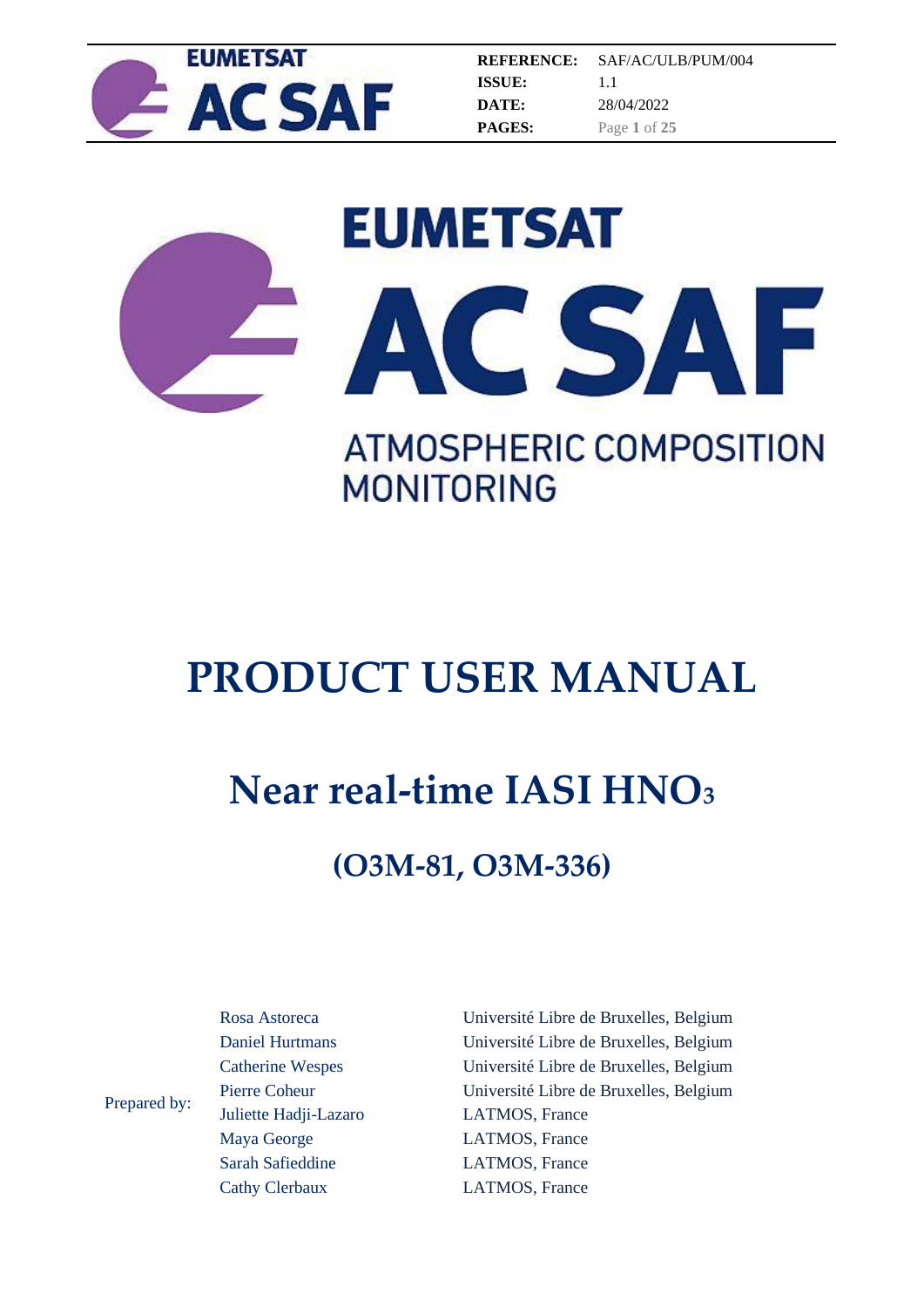

#### DOCUMENT STATUS SHEET

| Issue | Date       | Modified items/Reason for change                                                                                                                   |
|-------|------------|----------------------------------------------------------------------------------------------------------------------------------------------------|
| 1.0   | 27/04/2021 | Draft version of the PUM.                                                                                                                          |
| 1.1   | 07/02/2022 | First version of the PUM, clarification on definition of<br>HNO3_QFLAG=2 page 17. The identifiers of the products were added<br>in the front page. |
| 1.1   | 28/04/2022 | CDOP-3 was removed from the document and IASI spatial resolution<br>was corrected in Table 5, after RIDs from reviewers.                           |
|       |            |                                                                                                                                                    |
|       |            |                                                                                                                                                    |
|       |            |                                                                                                                                                    |
|       |            |                                                                                                                                                    |
|       |            |                                                                                                                                                    |
|       |            |                                                                                                                                                    |
|       |            |                                                                                                                                                    |
|       |            |                                                                                                                                                    |
|       |            |                                                                                                                                                    |

#### RELATED PRODUCT LIST

| Product ID              | Product name         | Instrument         |
|-------------------------|----------------------|--------------------|
| $\vert$ O3M-81, O3M-336 | <b>IASI NRT HNO3</b> | Metop B, Metop $C$ |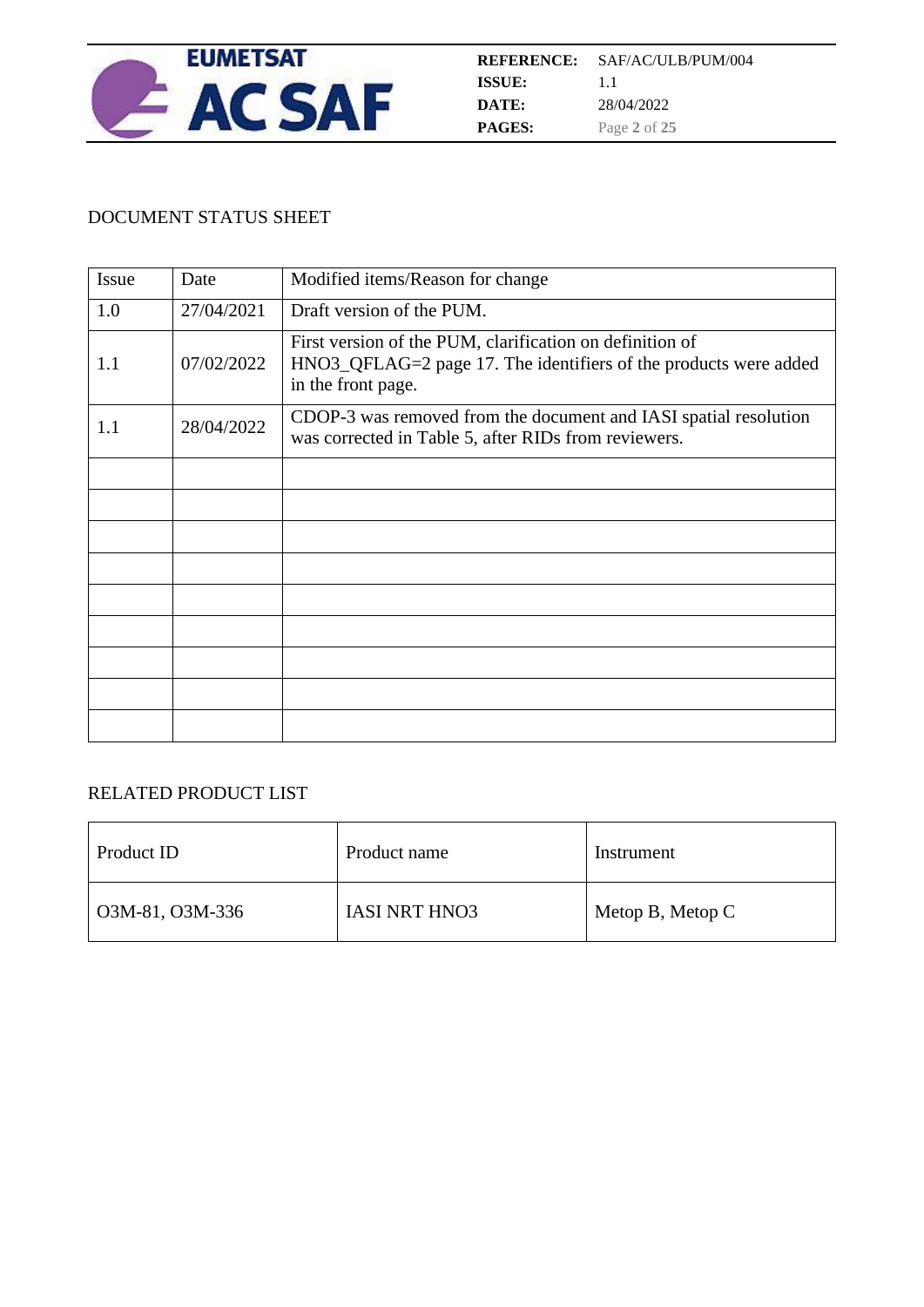

## **TABLE OF CONTENTS**

| 1.         |                                                                                                 |  |
|------------|-------------------------------------------------------------------------------------------------|--|
| 1.1        |                                                                                                 |  |
| 1.2        |                                                                                                 |  |
| 1.3        |                                                                                                 |  |
|            | 1.3.1                                                                                           |  |
|            | 1.3.2                                                                                           |  |
| 2.         | <b>INTRODUCTION TO EUMETSAT SATELLITE APPLICATION FACILITY ON</b>                               |  |
|            |                                                                                                 |  |
| 3.         |                                                                                                 |  |
| 3.1        |                                                                                                 |  |
| 3.2        |                                                                                                 |  |
| 4.         |                                                                                                 |  |
| 4.1        |                                                                                                 |  |
| 4.2        |                                                                                                 |  |
| 4.3        |                                                                                                 |  |
|            |                                                                                                 |  |
| 5.         |                                                                                                 |  |
| 5.1        |                                                                                                 |  |
| 5.2        |                                                                                                 |  |
|            | Reconstruction of the HNO <sub>3</sub> profile and calculation of the total column  14<br>5.2.1 |  |
|            | 5.2.2                                                                                           |  |
|            | 5.2.3                                                                                           |  |
| 5.3        |                                                                                                 |  |
|            | 5.3.1                                                                                           |  |
| 5.4<br>5.5 |                                                                                                 |  |
| 5.6        |                                                                                                 |  |
|            | 5.6.1                                                                                           |  |
|            | 5.6.2                                                                                           |  |
| 6.         |                                                                                                 |  |
| 6.1        |                                                                                                 |  |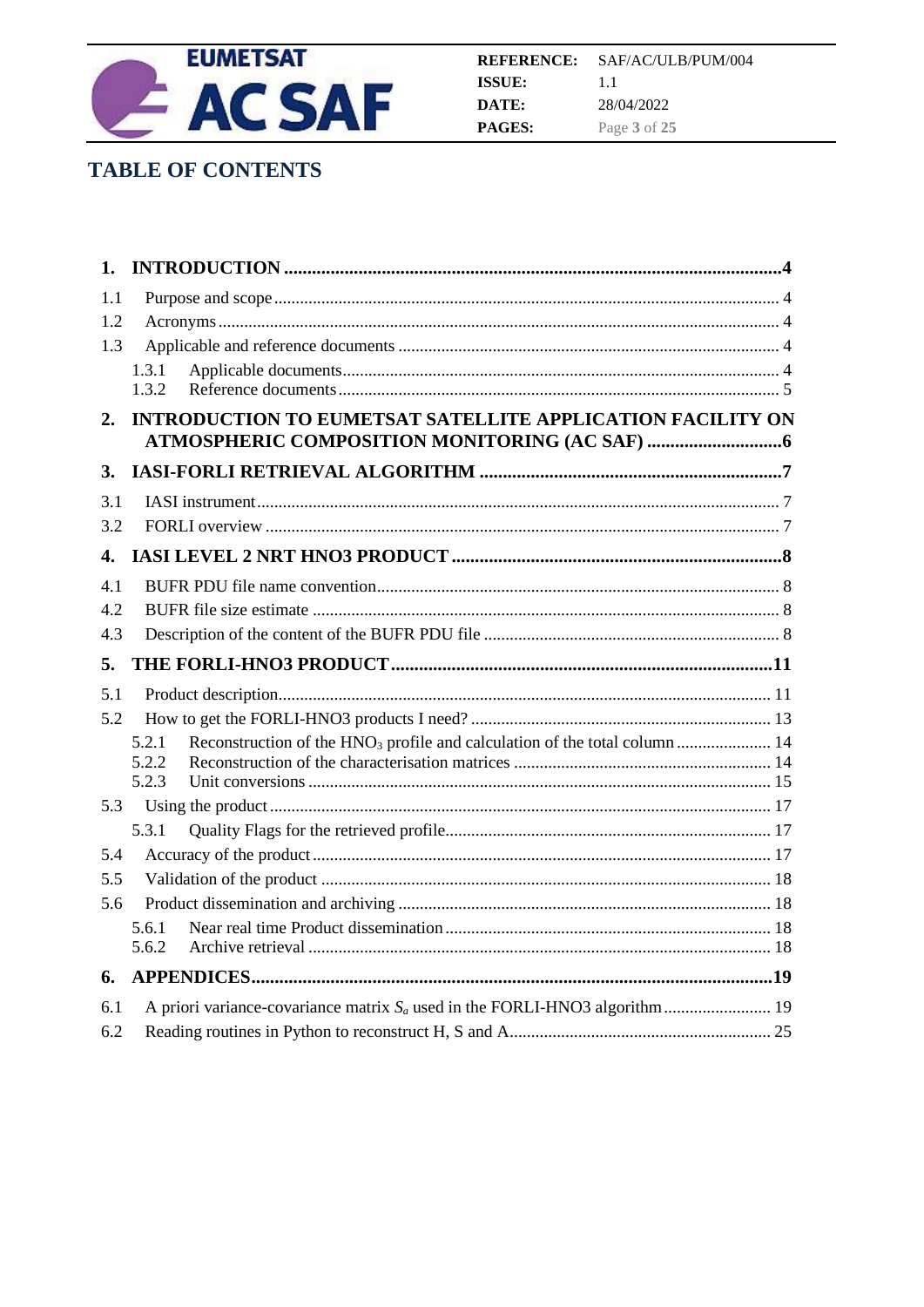

## <span id="page-3-0"></span>**1. INTRODUCTION**

## <span id="page-3-1"></span>**1.1 Purpose and scope**

This document is the Product User Manual for the Near Real Time IASI HNO<sup>3</sup> retrieved within the context of the Satellite Application Facility on Atmospheric Composition Monitoring (AC SAF). This document gives a brief overview on the IASI retrieval algorithm and explains how to use and interpret the IASI HNO<sub>3</sub> profiles.

This document has been written as FORLI-HNO<sup>3</sup> v20151001\_ sp20171122 was running at EUMETSAT.

#### <span id="page-3-2"></span>**1.2 Acronyms**

AC SAF: Atmospheric Composition Monitoring Satellite Application Facility EUMETSAT: European Organisation for the Exploitation of Meteorological Satellites EUMETCast: EUMETSAT multi-service data dissemination system WMO: World Meteorological Organization GTS: Global Telecommunication System IASI: Infrared Atmospheric Sounding Interferometer FORLI: Fast Optimal Retrievals on Layers for IASI ULB: Université Libre de Bruxelles LATMOS: Laboratoire Atmosphères, Milieux, Observations Spatiales OEM : Optimal Estimation Method DOFS : Degrees of Freedom for Signal CP: Partial Column TOA: Top Of the Atmosphere VMR: Volume Mixing Ratio

### <span id="page-3-3"></span>**1.3 Applicable and reference documents**

#### <span id="page-3-4"></span>**1.3.1 Applicable documents**

[AD1] FORLI Algorithm Theoretical Basis Document SAF/O3M/ULB/FORLI\_ATBD Issue 1, 20/02/2014

[AD2] FORLI-HNO<sup>3</sup> Product Specification, Requirement And Assessment SAF/O3M/ULB/FORLICO\_PSRA Issue 1, 21/01/2015

[AD3] Product Requirements Document SAF/AC/FMI/RQ/PRD/001 Issue 1.6, 25/05/2020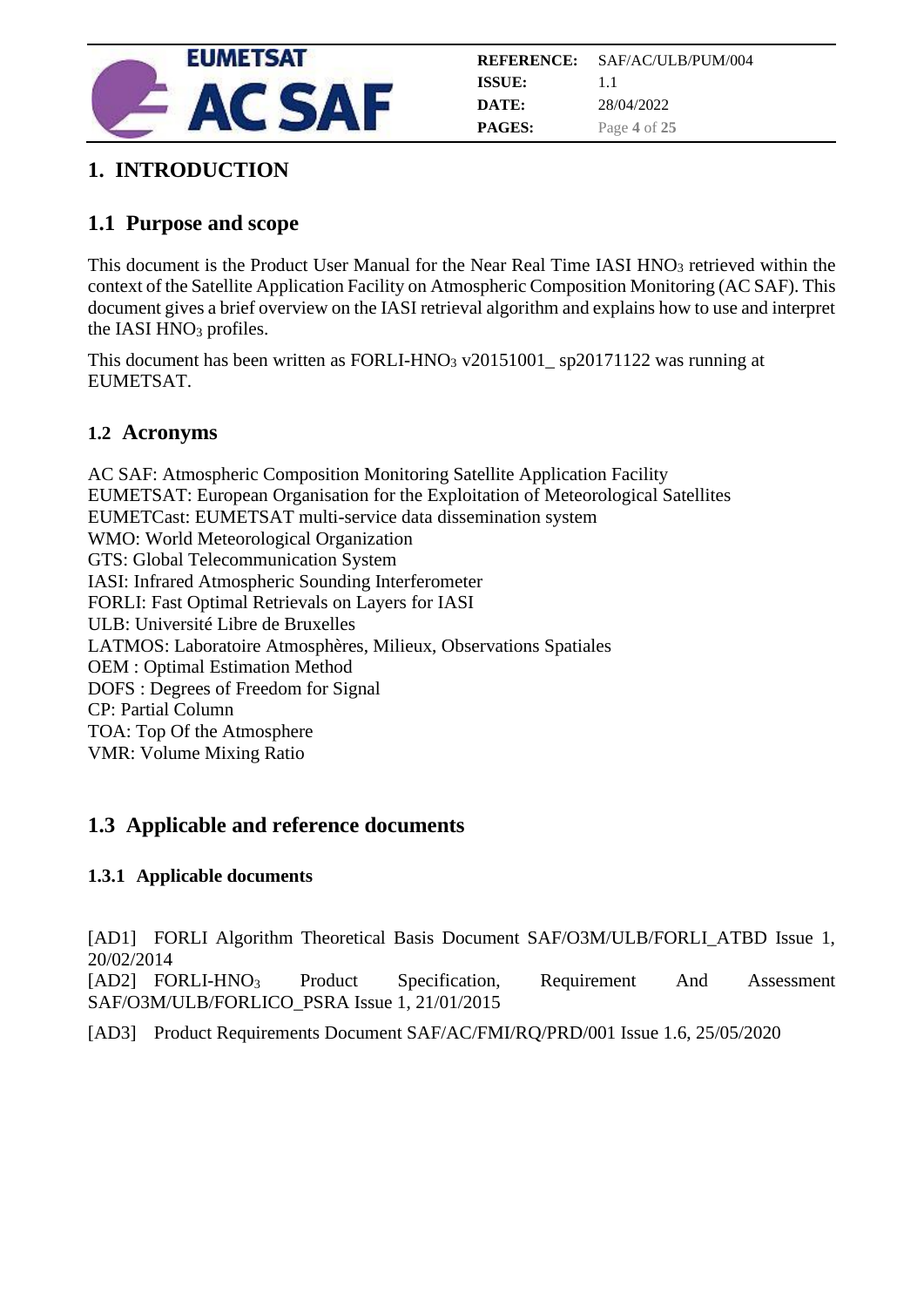

|               | <b>REFERENCE:</b> SAF/AC/ULB/PUM/004 |
|---------------|--------------------------------------|
| ISSUE:        | 11                                   |
| DATE:         | 28/04/2022                           |
| <b>PAGES:</b> | Page 5 of 25                         |

#### <span id="page-4-0"></span>**1.3.2 Reference documents**

- [RD1] Hilton, F.; August, T.; Barnet, C.; Bouchard, A.; Camy-Peyret, C.; Clarisse, L.; Clerbaux, C.; Coheur, P.-F.; Collard, A.; Crevoisier, C.; Dufour, G.; Edwards, D.; Faijan, F.; Fourrié, N.; Gambacorta, A.; Gauguin, S.; Guidard, V.; Hurtmans, D.; Illingworth, S.; Jacquinet-Husson, N.; Kerzenmacher, T.; Klaes, D.; Lavanant, L.; Masiello, G.; Matricardi, M.; McNally, T.; Newman, S.; Pavelin, E.; Péquignot, E.; Phulpin, T.; Remedios, J.; Schlüssel, P.; Serio, C.; Strow, L.; Taylor, J.; Tobin, D.; Uspensky, A. & Zhou, D. Hyperspectral Earth Observation with IASI. *Bull. Am. Meteorol. Soc., 93(3)*, 347-370, doi: 10.1175/BAMS-D-11-00027.1, 2012.
- [RD2] Camy-Peyret, C. & Eyre, J. The IASI Science Plan. Technical report, A Report From The IASI Sounding Science Working Group, 1998.
- [RD3] Clerbaux, C.; Boynard, A.; Clarisse, L.; George, M.; Hadji-Lazaro, J.; Herbin, H.; Hurtmans, D.; Pommier, M.; Razavi, A.; Turquety, S.; Wespes, C. & Coheur, P. F. Monitoring of atmospheric composition using the thermal infrared IASI/MetOp sounder. *Atmos. Chem. Phys*., 9(16):6041-6054, 2009.
- [RD4] Rodgers, C.D.. Inverse methods for atmospheric sounding: Theory and Practice, Series on Atmospheric, Oceanic and Planetary Physics - Vol. 2. World Scientific, Singapore, New Jersey, London, Hong Kong, 2000.
- [RD5] Hurtmans, D.; Coheur, P.; Wespes, C.; Clarisse, L.; Scharf, O.; Clerbaux, C.; Hadji-Lazaro, J.; George, M. & Turquety, S. FORLI radiative transfer and retrieval code for IASI. *J. Quant. Spectrosc. Radiat. Transfer , 113*, 1391-1408, 2012*.*

[RD6] EUMETCast Dissemination facility http://www.eumetsat.int/website/home/Data/DataDelivery/EUMETCast/index.html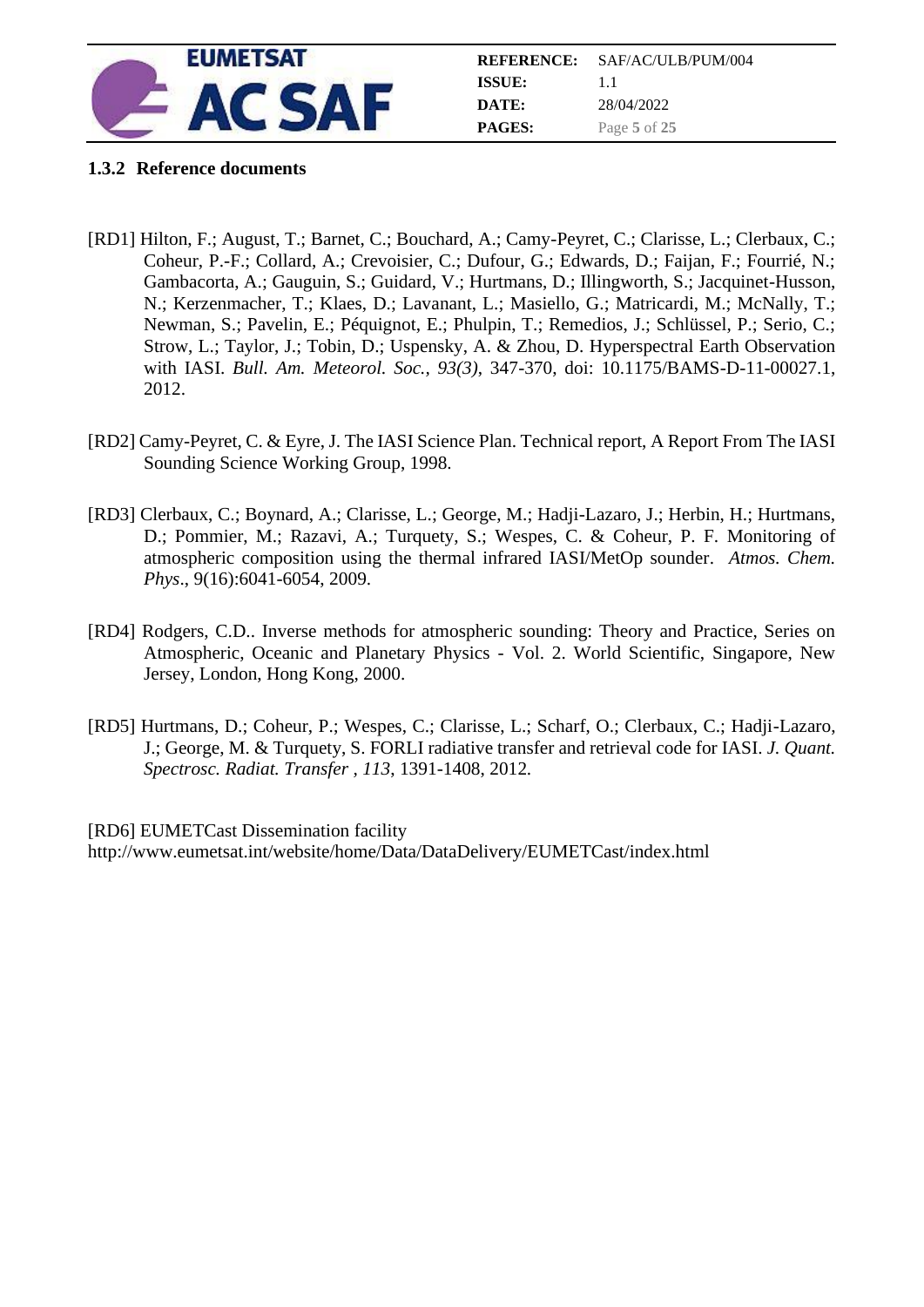

## <span id="page-5-0"></span>**2. INTRODUCTION TO EUMETSAT SATELLITE APPLICATION FACILITY ON ATMOSPHERIC COMPOSITION MONITORING (AC SAF)**

#### **Background**

The monitoring of atmospheric chemistry is essential due to several human caused changes in the atmosphere, like global warming, loss of stratospheric ozone, increasing UV radiation, and pollution. Furthermore, the monitoring is used to react to the threads caused by the natural hazards as well as follow the effects of the international protocols.

Therefore, monitoring the chemical composition and radiation of the atmosphere is a very important duty for EUMETSAT and the target is to provide information for policy makers, scientists and general public.

#### **Objectives**

The main objectives of the AC SAF is to process, archive, validate and disseminate atmospheric composition products  $(O_3, NO_2, SO_2, Bro, HCHO, H_2O, OCIO, CO, NH3)$ , aerosol products and surface ultraviolet radiation products utilising the satellites of EUMETSAT. The majority of the AC SAF products are based on data from the GOME-2 and IASI instruments onboard Metop satellites.

Another important task besides the near real-time (NRT) and offline data dissemination is the provision of long-term, high-quality atmospheric composition products resulting from reprocessing activities.

#### **Product categories, timeliness and dissemination**

*NRT products* are available in less than three hours after measurement. These products are disseminated via EUMETCast, WMO GTS or internet.

- Near real-time trace gas columns (total and tropospheric  $O_3$  and  $NO_2$ , total  $SO_2$ , total HCHO, CO) and ozone profiles
- Near real-time absorbing aerosol indexes from main science channels and polarization measurement detectors
- Near real-time UV indexes, clear-sky and cloud-corrected

*Offline products* are available within two weeks after measurement and disseminated via dedicated web services at EUMETSAT and AC SAF.

- Offline trace gas columns (total and tropospheric  $O_3$  and  $NO_2$ , total  $SO_2$ , total BrO, total HCHO, total  $H<sub>2</sub>O$ ) and ozone profiles
- Offline absorbing aerosol indexes from main science channels and polarization measurement detectors
- Offline surface UV, daily doses and daily maximum values with several weighting functions

*Data records* are available after reprocessing activities from the EUMETSAT Data Centre and/or the AC SAF archives.

- Data records generated in reprocessing
- Lambertian-equivalent reflectivity
- Total OClO

Users can access the AC SAF offline products and data records (free of charge) by registering at the AC SAF web site.

#### **More information about the AC SAF project, products and services:** <http://acsaf.org/>

**AC SAF Helpdesk**[: helpdesk@acsaf.org](mailto:helpdesk@acsaf.org)

**Twitter:** [https://twitter.com/Atmospheric\\_SAF](https://twitter.com/Atmospheric_SAF)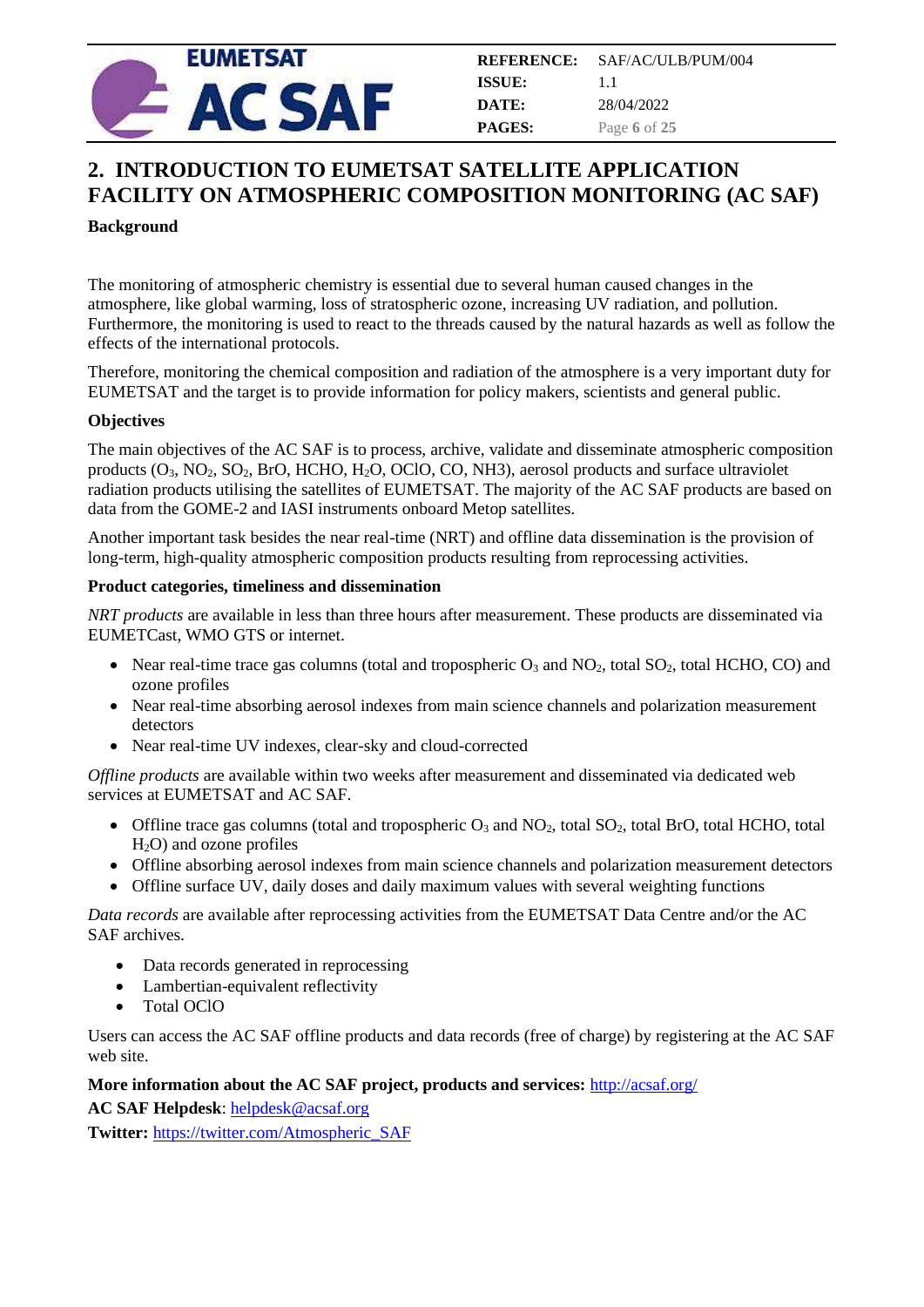

| REFERENCE:    | SAF/AC/ULB/PUM/004 |
|---------------|--------------------|
| ISSUE:        | 11                 |
| DATE:         | 28/04/2022         |
| <b>PAGES:</b> | Page 7 of 25       |

## <span id="page-6-0"></span>**3. IASI-FORLI RETRIEVAL ALGORITHM**

## <span id="page-6-1"></span>**3.1 IASI instrument**

IASI is an infrared Fourier transform spectrometer developed jointly by CNES (the French spatial agency) with support of the scientific community (for a review see [RD1]), and by EUMETSAT. IASI is mounted on-board the European polar-orbiting Metop satellite with the primary objective to improve numerical weather predictions, by measuring tropospheric temperature and humidity with high horizontal resolution and sampling, with 1 km vertical resolution, and with respectively 1 K and 10% accuracy [RD2]. IASI also contributes to atmospheric composition measurements for climate and chemistry applications [RD3]. To reach these two objectives, IASI measures the infrared radiation of the Earth's surface and of the atmosphere between 645 and 2760 cm<sup>-1</sup> at nadir and along a 2200 km swath perpendicular to the satellite track. A total of 120 views are collected over the swath, divided as 30 arrays of 4 individual Field-of-views (FOVs) varying in size from 36 x  $\pi$  km<sup>2</sup> at nadir (circular 12 km diameter pixel) to 10 x 20 x  $\pi$  km<sup>2</sup> at the larger viewing angle (ellipse-shaped FOV at the end of the swath). IASI offers in this standard observing mode global coverage twice daily, with overpass times at around 9:30 and 21:30 mean local solar time. The very good spatial and temporal sampling of IASI is complemented by fairly high spectral and radiometric performances: the calibrated level 1C radiances are at  $0.5 \text{ cm}^{-1}$  apodized spectral resolution (the instrument achieves a 2 cm optical path difference), with an apodized noise that ranges below 2500 cm<sup>-1</sup> between 0.1 and 0.2 K for a reference blackbody at 280 K [RD1].

## <span id="page-6-2"></span>**3.2 FORLI overview**

FORLI (Fast Optimal/Operational Retrievals on Layers for IASI) is a radiative transfer model based on precalculated LUTs capable of processing in near-real-time the numerous radiance measurements made by the high-spatial and high-spectral resolution IASI, with the objective to provide global concentration distributions of atmospheric trace gases. For the inversion step, it relies on a scheme based on the widely used Optimal Estimation theory [RD4]. Three versions of the software have been set-up to process IASI level 1C radiances in near-real-time, for vertical profile retrievals of CO, O<sub>3</sub> and HNO<sub>3</sub>.

The algorithm description with the methods used for forward and inverse modelling is given in the FORLI ATBD [AD1] and in [RD5].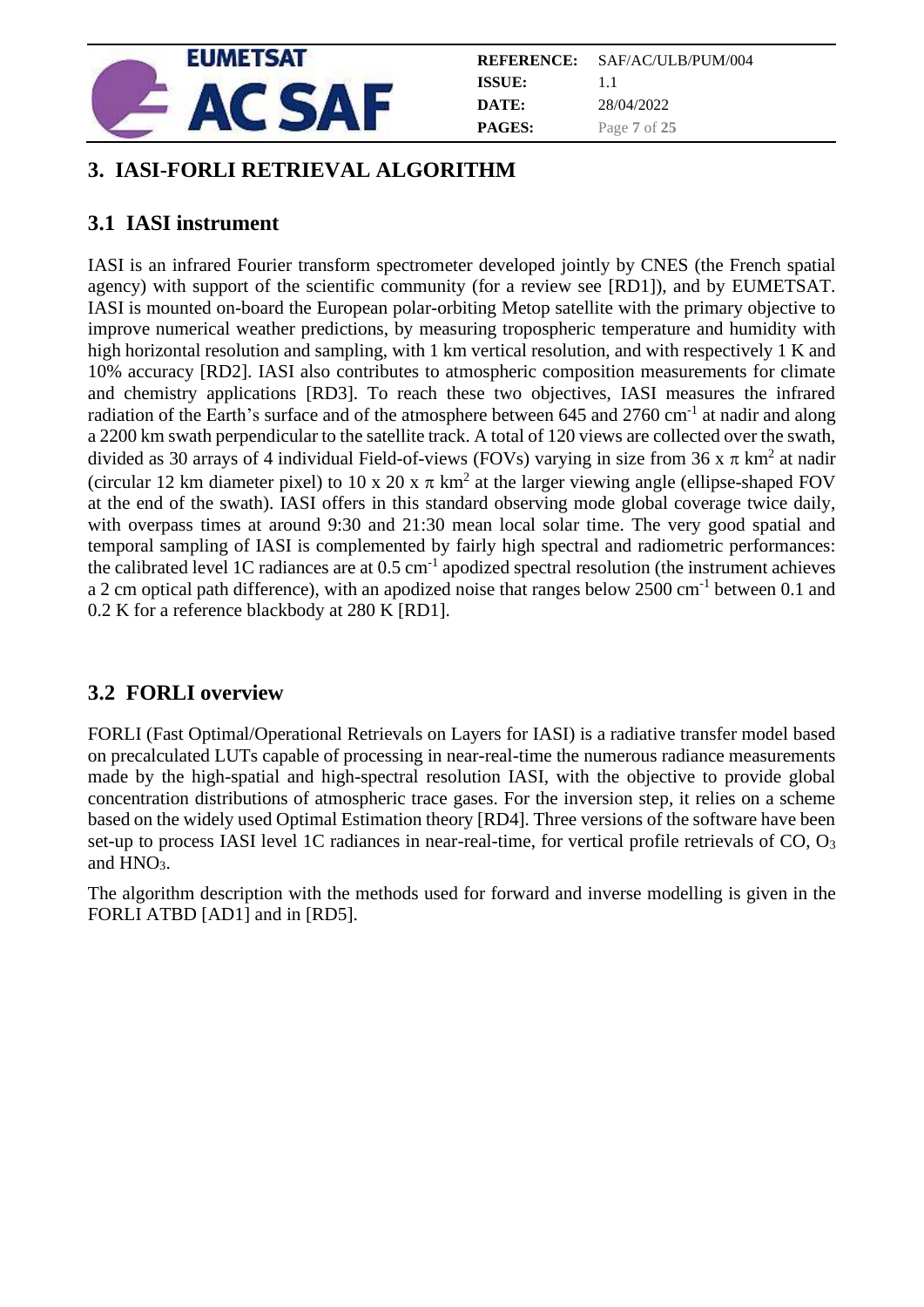

## <span id="page-7-0"></span>**4. IASI LEVEL 2 NRT HNO3 PRODUCT**

## <span id="page-7-1"></span>**4.1 BUFR PDU file name convention**

The names of the IASI Level 2 HNO<sub>3</sub> products distributed on EUMETCast follow this example:

W\_XX-EUMETSAT- Darmstadt,SOUNDING+SATELLITE,METOP\*+IASI\_C\_EUM*letter*\_ *yyyymmdd*hhmmss\_nnnnn\_eps\_o\_nit\_l2.bin

where:

| vyyymmdd | the UTC year, month, day of the data start sensing time     |
|----------|-------------------------------------------------------------|
| hhmmss   | the UTC hour, minute, second of the data start sensing time |
| nnnnn    | the orbit number                                            |
| $\ast$   | $A, B$ or $C$                                               |
|          | C for commissioning, P for operational, R for secondary or  |
| letter   | redundant                                                   |

## <span id="page-7-2"></span>**4.2 BUFR file size estimate**

The size of the output may vary and is on average 1 Mb with a number of 480 files per day per instrument.

## <span id="page-7-3"></span>**4.3 Description of the content of the BUFR PDU file**

The IASI Level 2 HNO<sub>3</sub> BUFR PDU file structure is summarised below. The FORLI-HNO<sub>3</sub> product is provided in the last 11 fields (in bold).

Table 1: Data descriptors of IASI Level 2 HNO<sub>3</sub> BUFR file

| #              | <b>DATA DESCRIPTOR</b> |                                                 | <b>NAME USED HEREAFTER</b> |
|----------------|------------------------|-------------------------------------------------|----------------------------|
| $\theta$       | $0 - 0 - 1007$         | <b>SATELLITE IDENTIFIER</b>                     |                            |
| $\mathbf{1}$   | $0 - 0 - 1031$         | IDENTIFICATION OF ORIGINATING/GENERATING CENTRE |                            |
| 2              | $0 - 25 - 060$         | SOFTWARE IDENTIFICATION                         |                            |
| 3              | $0 - 0 - 2019$         | <b>SATELLITE INSTRUMENTS</b>                    |                            |
| $\overline{4}$ | $0 - 0 - 2020$         | SATELLITE CLASSIFICATION                        |                            |
| 5              | $0 - 0 - 4001$         | <b>YEAR</b>                                     |                            |
| 6              | $0 - 0 - 4002$         | <b>MONTH</b>                                    |                            |
| $\overline{7}$ | $0 - 0 - 4003$         | <b>DAY</b>                                      |                            |
| 8              | $0 - 0 - 4004$         | <b>HOUR</b>                                     |                            |
| 9              | $0 - 0 - 4005$         | <b>MINUTE</b>                                   |                            |
| 10             | $0 - 0 - 4006$         | <b>SECOND</b>                                   |                            |
| 11             | $0 - 0 - 5040$         | <b>ORBIT NUMBER</b>                             |                            |
| 12             | $2 - 0 - 1133$         | $\sharp N/A$                                    |                            |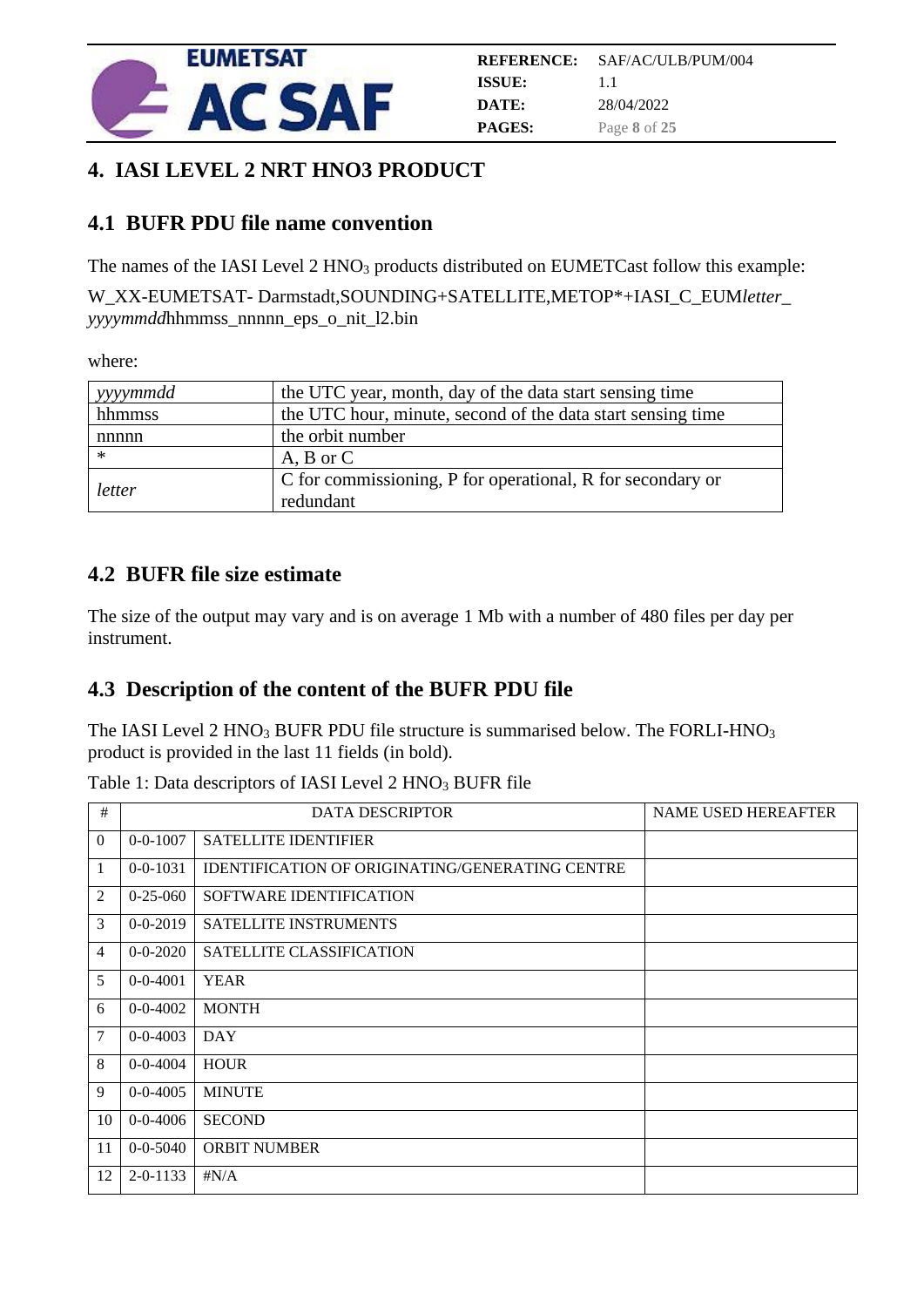

| 13        | $0 - 0 - 5041$ | <b>SCAN LINE NUMBER</b>                                             |                        |
|-----------|----------------|---------------------------------------------------------------------|------------------------|
| 14        | $2 - 0 - 1000$ | $\sharp N/A$                                                        |                        |
| 15        | $0 - 0 - 5001$ | LATITUDE (HIGH ACCURACY)                                            |                        |
| 16        | $0 - 0 - 6001$ | LONGITUDE (HIGH ACCURACY)                                           |                        |
| 17        | $0 - 0 - 5043$ | FIELD OF VIEW NUMBER                                                |                        |
| 18        | $0 - 0 - 7024$ | SATELLITE ZENITH ANGLE                                              |                        |
| 19        | $0 - 0 - 5021$ | BEARING OR AZIMUTH (DEGREE TRUE)                                    |                        |
| 20        | $0 - 0 - 7025$ | <b>SOLAR ZENITH ANGLE</b>                                           |                        |
| 21        | $0 - 0 - 5022$ | SOLAR AZIMUTH (DEGREE TRUE)                                         |                        |
| 22        | $0 - 0 - 7007$ | HEIGHT (Surface altitude in meter)                                  |                        |
| 23        | $0 - 0 - 8046$ | ATMOSPHERIC CHEMICAL OR PHYSICAL CONSTITUENT<br><b>TYPE</b>         |                        |
| 24        | $0-4-0056$     | <b>GENERAL RETRIEVAL QUALITY FLAG</b>                               | HNO3_QFLAG             |
| 25        | $0 - 4 - 0058$ | NUMBER OF VECTORS DESCRIBING THE CHAR.<br><b>MATRICES</b>           | HNO3_NPCA              |
| <b>26</b> | $0-4-0059$     | <b>NUMBER OF LAYERS ACTUALLY RETRIEVED</b>                          | <b>HNO3 NFITLAYERS</b> |
|           |                |                                                                     |                        |
| 27        | $0-4-0060$     | <b>NUMBER OF HNO3 PROFILES RETRIEVED IN SCANLINE</b>                | HNO3 NBR               |
| 28        | $0-4-0054$     | POTENTIAL PROCESSING AND INPUTS ERRORS                              | HNO3_BDIV_LO           |
| 29        | $0-4-0055$     | DIAGNOSTICS ON THE RETRIEVAL                                        | HNO3 BDIV HI           |
| 30        | $1 - 0 - 5041$ | #N/A REPEAT NEXT 5 41 TIMES                                         |                        |
| 31        | $0 - 4 - 0061$ | AIR PARTIAL COLUMNS ON EACH RETRIEVED LAYER                         | HNO3_CP_AIR            |
| 32        | $2 - 0 - 2131$ | $\sharp N/A$                                                        |                        |
| 33        | $0 - 4 - 0062$ | A-PRIORI PARTIAL COLUMNS FOR HNO3 ON EACH<br><b>RETRIEVED LAYER</b> | HNO3_CP_HNO3_A         |
| 34        | $2 - 0 - 2000$ | $\sharp N/A$                                                        |                        |
| 35        | $0-4-0063$     | SCAL. VEC. MULT. A-PRI. HNO3 VEC. DEF. RETR. HNO3<br>VEC.           | HNO3_X_HNO3            |
| 36        | $1 - 0 - 1021$ | #N/A REPEAT NEXT 1 21 TIMES                                         |                        |
| 37        | $0 - 4 - 0064$ | MAIN EIGENVALUES OF THE SENSITIVITY MATRIX                          | HNO3 H EIGENVALUES     |
| 38        | $1 - 0 - 2215$ | #N/A REPEAT NEXT 2 215 TIMES                                        |                        |
| 39        | $1 - 0 - 1004$ | #N/A REPEAT NEXT 1 4 TIMES                                          |                        |

#### **Usual FORLI-HNO3 products have to be reconstructed/calculated from these above mentioned fields, see Section [5.](#page-10-0)**

Among the other IASI Level 2 available products, temperature, humidity and cloud information needed to completely characterize FORLI-HNO<sub>3</sub> products can be found in files distributed by EUMETCast called: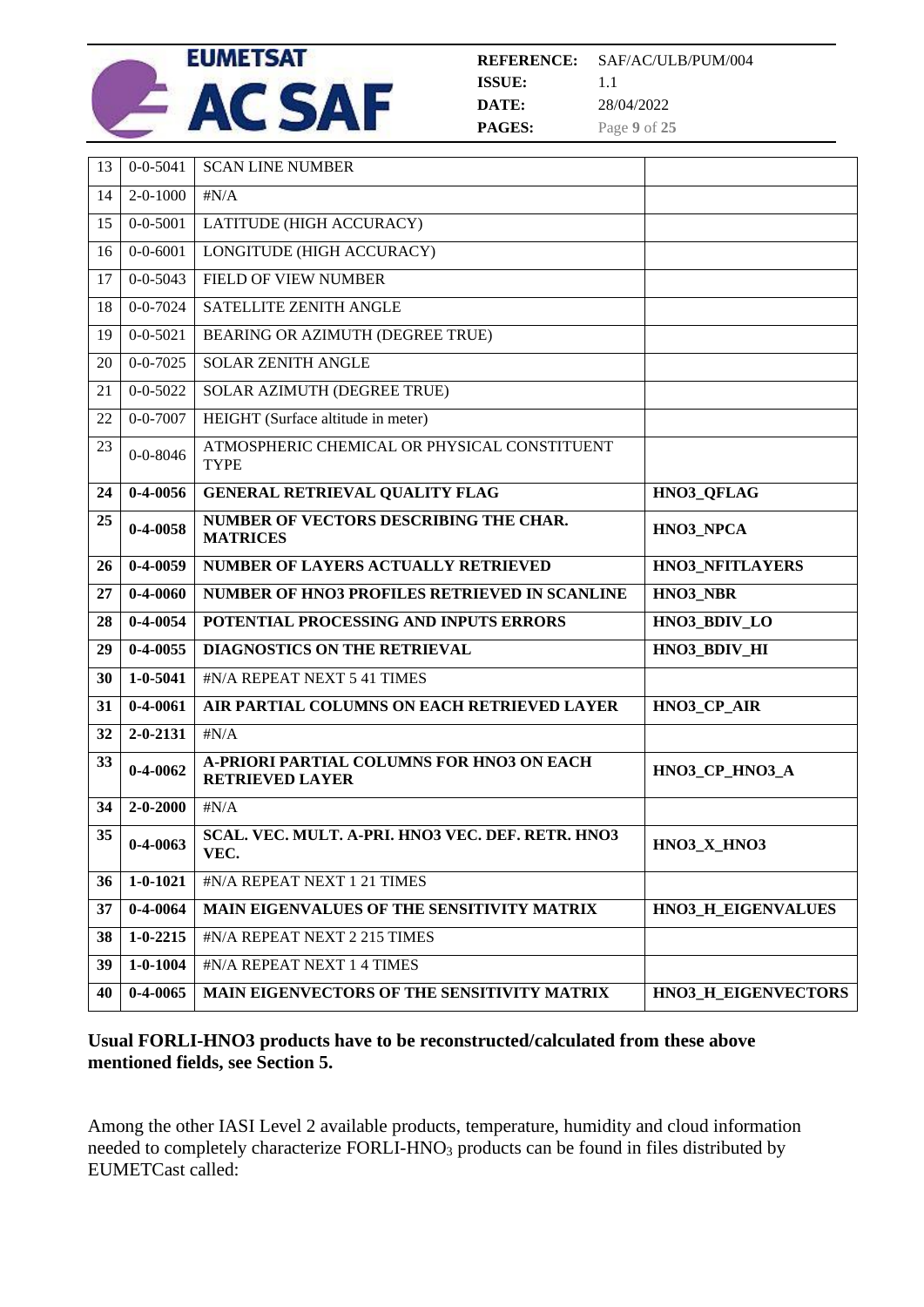

| <b>REFERENCE:</b> | SAF/AC/ULB/PUM/004 |
|-------------------|--------------------|
| ISSUE:            | 11                 |
| DATE:             | 28/04/2022         |
| <b>PAGES:</b>     | Page 10 of 25      |

#### W\_XX-EUMETSAT- Darmstadt,SOUNDING+SATELLITE,METOP\*+IASI\_C\_EUM*letter*\_ *yyyymmdd*hhmmss\_nnnnn\_eps\_o\_<prod>\_l2.bin

where:

| yyymmdd | the UTC year, month, day of the data start sensing time     |
|---------|-------------------------------------------------------------|
| hhmmss  | the UTC hour, minute, second of the data start sensing time |
| nnnnn   | the orbit number                                            |
| ∗       | $A, B$ or $C$                                               |
|         | C for commissioning, P for operational, R for secondary or  |
| letter  | redundant                                                   |

| product code $\langle \text{prod} \rangle$ |                                          |
|--------------------------------------------|------------------------------------------|
| twt                                        | atmospheric temperature and water vapour |
| clp                                        | cloud parameters                         |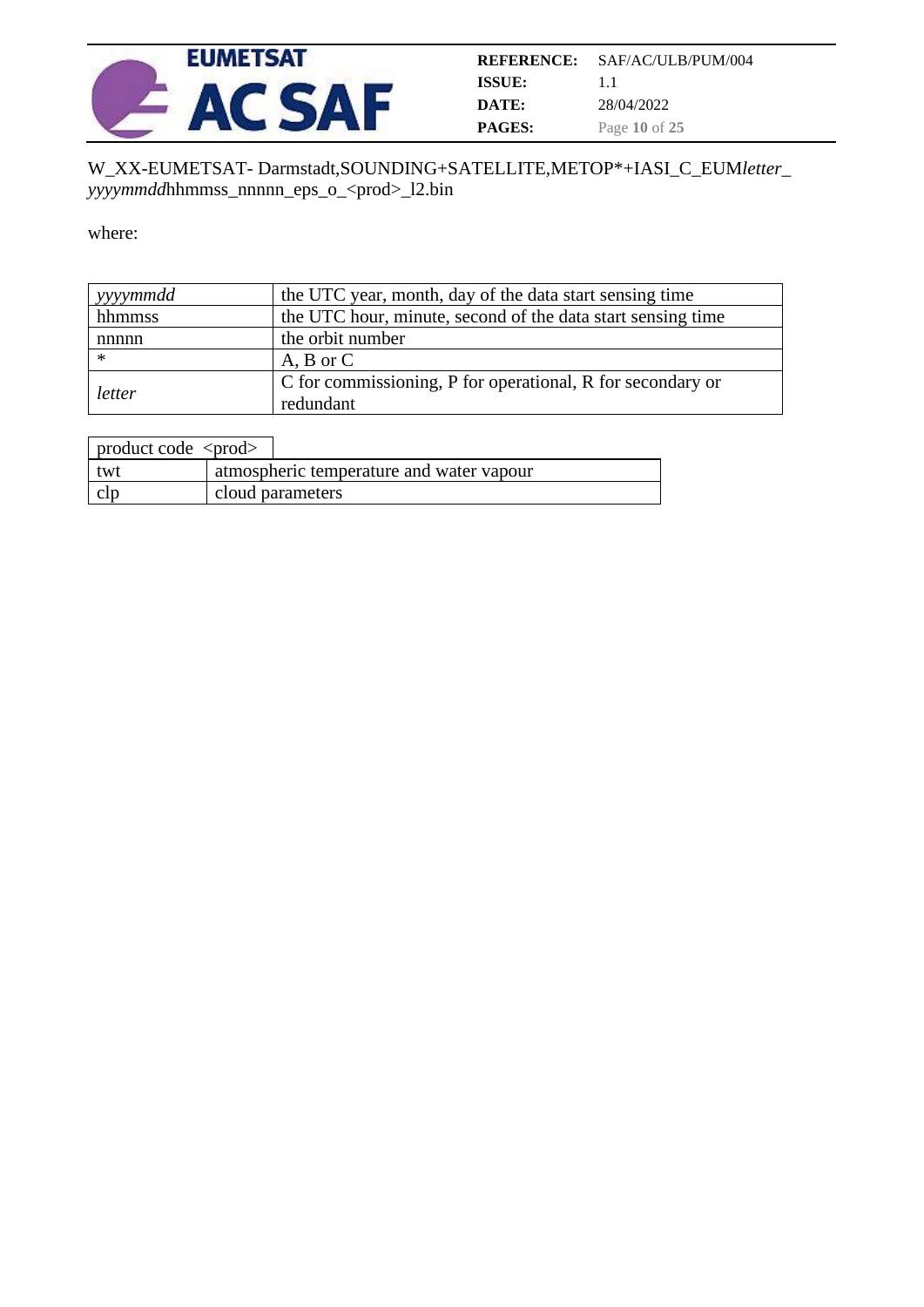

|               | <b>REFERENCE:</b> SAF/AC/ULB/PUM/004 |
|---------------|--------------------------------------|
| ISSUE:        | 11                                   |
| DATE:         | 28/04/2022                           |
| <b>PAGES:</b> | Page 11 of 25                        |

## <span id="page-10-0"></span>**5. THE FORLI-HNO3 PRODUCT**

## <span id="page-10-1"></span>**5.1 Product description**

The product FORLI-HNO<sub>3</sub> includes several variables, described in Table 1 (bold) and in Table 2. The principal product is a vertical profile of HNO<sub>3</sub> provided on 41 layers, from the ground to 40 km with an additional layer from 40 km to TOA. In order to allow a rational use each retrieved profile is associated with averaging kernels and posterior error covariance matrices following the characterization of the optimal estimation. **For saving space, the matrices are compressed and have to be reconstructed using eigenvectors and eigenvalues of the sensitivity matrix ("MAIN EIGENVECTORS OF THE SENSITIVITY MATRIX" and "MAIN EIGENVALUES OF THE SENSITIVITY MATRIX"**). Each retrieval has also associated retrieval flags.

Note that the retrievals are performed on the basis of the *a priori* partial columns ("A-PRIORI PARTIAL COLUMNS FOR HNO3 ON EACH RETRIEVED LAYER" called hereafter *HNO3\_CP\_HNO3\_A)*, which are scaled individually using a *multiplication factor* ("SCAL. VEC. MULT. A-PRI. HNO3 VEC. DEF. RETR. HNO3 VEC*"* called hereafter *HNO3*\_X\_*HNO3*). The multiplication factor equals therefore 1 at initial stage, is unitless, and should remain close to unity in normal circumstances. This ensures homogeneity of the retrieved values all along the altitudes, even when molecular amounts spans several decades. The content of *HNO3 CP HNO3 A* is computed using ray tracing methods described in the ATBD [AD1], while *HNO3*\_X\_*HNO3* is retrieved using OEM method in a logarithmic space in order to avoid nonphysical negative values.

| <b>Name</b>                | <b>Description</b>                               | <b>Units</b> |
|----------------------------|--------------------------------------------------|--------------|
| HNO3_QFLAG                 | General quality flag                             | N/A          |
| HNO3 BDIV LO               | Potential processing and input errors            | N/A          |
| HNO3_BDIV_HI               | Diagnostics on the retrieval                     | N/A          |
| HNO3_NPCA                  | Number of vectors describing the                 | N/A          |
|                            | characterization matrices                        |              |
| <b>HNO3 NFITLAYERS</b>     | Number of layers actually retrieved; $\leq$      | N/A          |
|                            | 41                                               |              |
| HNO3 NBR                   | Number of HNO <sub>3</sub> profiles retrieved in | N/A          |
|                            | scanline                                         |              |
| HNO3_CP_AIR                | Air partial column on each retrieved             | moles /cm2   |
|                            | layer                                            |              |
| HNO3_CP_HNO3_A             | A priori partial columns for $HNO3$ on           | moles /cm2   |
|                            | each retrieved layer                             |              |
| HNO3_X_HNO3                | Scaling vector multiplying the a priori          | N/A          |
|                            | $HNO3$ vector in order to define the             |              |
|                            | retrieved HNO <sub>3</sub> vector                |              |
| <b>HNO3 H EIGENVALUES</b>  | Main eigenvalues of the sensitivity              | N/A          |
|                            | matrix                                           |              |
| <b>HNO3_H_EIGENVECTORS</b> | Main eigenvectors of the sensitivity             | N/A          |
|                            | matrix                                           |              |

Table 2: Description and units of FORLI-HNO<sub>3</sub> product available in the IASI L2 HNO<sub>3</sub> BUFR files

In Table 2 HNO3\_QFLAG is a single code assessing the quality of the retrieved profiles namely 2 for best quality pixels, 1 for valuable pixels and 0 for bad quality pixels. HNO3\_QFLAG is a FORLI-HNO<sup>3</sup> output, see Section 5.3.1.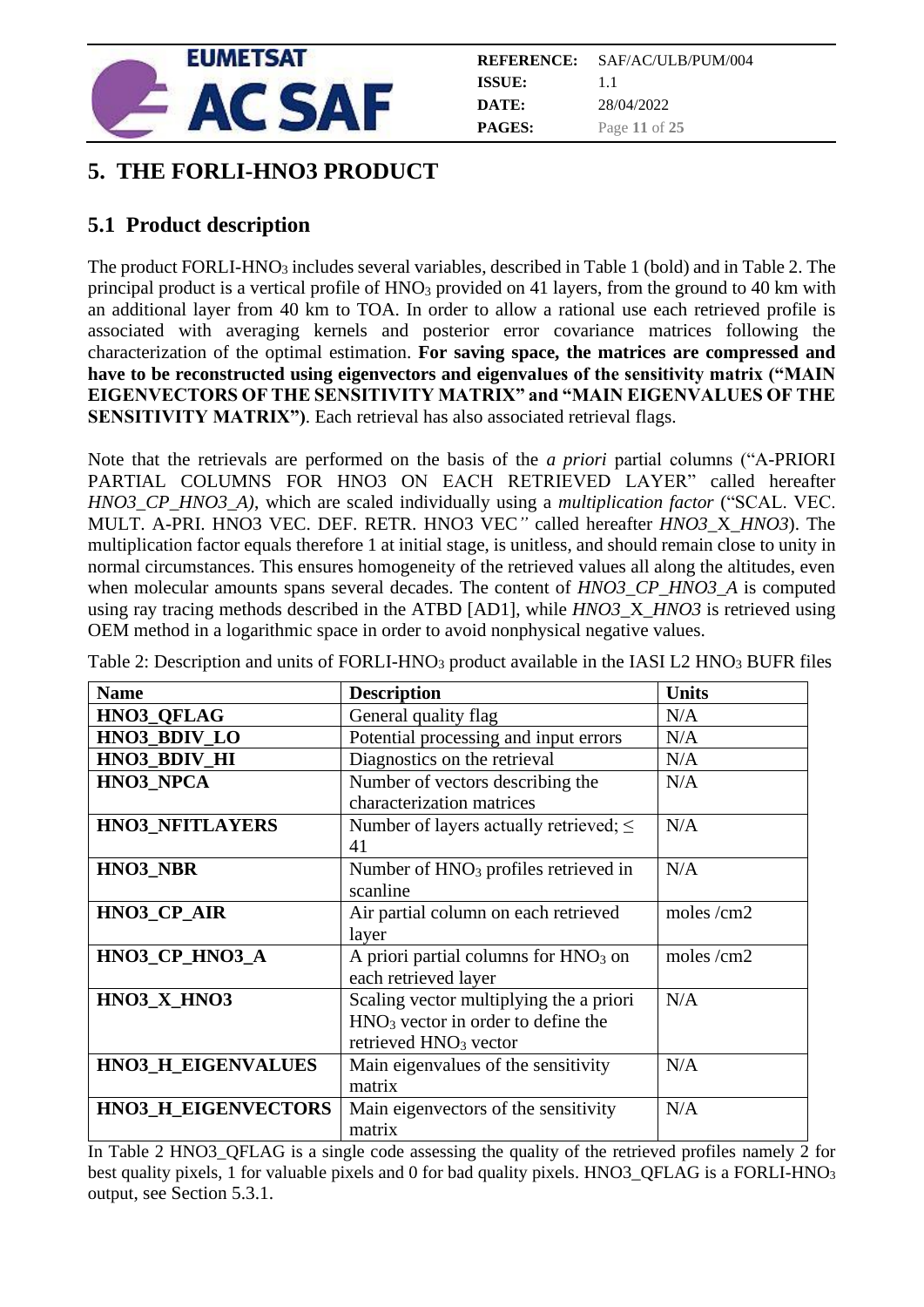

Table 3a: Potential processing and inputs errors in FORLI-HNO<sub>3</sub> (HNO3\_BDIV\_LO). Note that old bits have been reassigned with new WMO descriptor bits.

| <b>Name</b>           | <b>Value</b> | old            | <b>WMO</b> | <b>Description</b>             | <b>Comment</b>                     |
|-----------------------|--------------|----------------|------------|--------------------------------|------------------------------------|
|                       |              | <b>Bit</b>     | bit        |                                |                                    |
|                       |              |                |            | <b>General</b>                 |                                    |
| <b>AMP ERROR</b>      |              | $\Omega$       |            | An error has been detected     |                                    |
|                       |              |                |            | Origin                         |                                    |
| AMP_L1                | 2            |                | 2          | Message from L1                |                                    |
| AMP <sub>L2</sub>     | 4            | $\overline{2}$ | 3          | Message from L2                |                                    |
| <b>AMP_ANC</b>        | 8            | 3              | 4          | Message from ancillary data    |                                    |
| <b>AMP FIT</b>        | 16           | 4              | 5          | Message from fitting           |                                    |
|                       |              |                |            | procedure                      |                                    |
|                       |              |                |            | <b>Input content</b>           |                                    |
| <b>AMP QUALFLAG</b>   | 256          | 8              | 7          | Quality flag                   | Either bad L1 (qFlag) or L2        |
|                       |              |                |            |                                | (F_IASI_Bad) flag raised           |
| AMP LINREG L2         | 512          | 9              | 8          | Level 2 "from linear           |                                    |
|                       |              |                |            | regression" (F Qual), report a |                                    |
|                       |              |                |            | pixel where L2 are not fully   |                                    |
|                       |              |                |            | trusted                        |                                    |
| <b>AMP EMPTY</b>      | 1024         | 10             | 9          | Empty field or data            | Indicate missing T or humidity     |
|                       |              |                |            |                                | $level(s)$ in the vertical profile |
| <b>AMP INCOMPLETE</b> | 2048         | 11             | 10         | Missing surface pressure value |                                    |

Table 3b: Diagnostics on the retrieval of FORLI-HNO<sub>3</sub> (HNO3\_BDIV\_HI). Note that old bits have been reassigned with new WMO descriptor bits.

| <b>Name</b>           | <b>Value</b> | old        | <b>WMO</b> | <b>Description</b>                       | <b>Comment</b>                               |  |  |
|-----------------------|--------------|------------|------------|------------------------------------------|----------------------------------------------|--|--|
|                       |              | <b>Bit</b> | bit        |                                          |                                              |  |  |
| <b>Filtering</b>      |              |            |            |                                          |                                              |  |  |
| <b>AMP_RADFILTER</b>  | 4096         | 12         | 11         | Radiance filtering                       | Not used in this context                     |  |  |
| <b>AMP POLES</b>      | 8192         | 13         | 12         | Polar regions                            | Not used in this context                     |  |  |
| <b>AMP_NIGHT</b>      | 16384        | 14         | 13         | Location in the night                    | Not used in this context                     |  |  |
| <b>AMP NEGZO</b>      | 32768        | 15         | 14         | Negative altitude                        | Surface below m.s.l.                         |  |  |
| <b>AMP COVERAGE</b>   | 65536        | 16         | 15         | Cloud covered scene                      |                                              |  |  |
| <b>AMP SEA</b>        | 131072       | 17         | 16         | Scene above the sea                      | Not used so far                              |  |  |
| <b>AMP DESERT</b>     | 262144       | 18         | 17         | Scene above desert                       |                                              |  |  |
| <b>AMP TSKIN</b>      | 524288       | 19         | 18         | Skin temperature                         | Missing skin temperature,<br>start from BT   |  |  |
| <b>AMP_TDIFF</b>      | 1048576      | 20         | 19         | Skin temperature differential            | Retrieved skin T too<br>different from model |  |  |
| <b>AMP_CONTRAST</b>   | 2097152      | 21         | 20         | Spectral line contrast too weak          | No lines seen on<br>spectrum (polar regions) |  |  |
|                       |              |            |            | <b>Fitting</b>                           |                                              |  |  |
| <b>AMP ITERATIONS</b> | 4194304      | 22         | 21         | Maximum number of iterations<br>exceeded |                                              |  |  |
| <b>AMP_NEGPC</b>      | 8388608      | 23         | 22         | Negative partial columns                 |                                              |  |  |
| <b>AMP_CONDITION</b>  | 16777216     | 24         | 23         | Matrix ill conditioned                   |                                              |  |  |
| <b>AMP DIVERGED</b>   | 33554432     | 25         | 24         | Fit diverged                             |                                              |  |  |
| AMP GSL               | 67108864     | 26         | 25         | Error in gsl usage                       |                                              |  |  |
| <b>AMP BIAS</b>       | 134217728    | 27         | 26         | Residuals "biased"                       |                                              |  |  |
| <b>AMP_SLOPE</b>      | 268435456    | 28         | 27         | Residuals "sloped"                       |                                              |  |  |
| <b>AMP RMS</b>        | 536870912    | 29         | 28         | Residuals rms large                      |                                              |  |  |
| <b>AMP_AVK</b>        | 1073741824   | 30         | 29         | Weird averaging kernels                  |                                              |  |  |
| <b>AMP ICE</b>        | 2147483648   | 31         | 30         | Ice presence detected                    |                                              |  |  |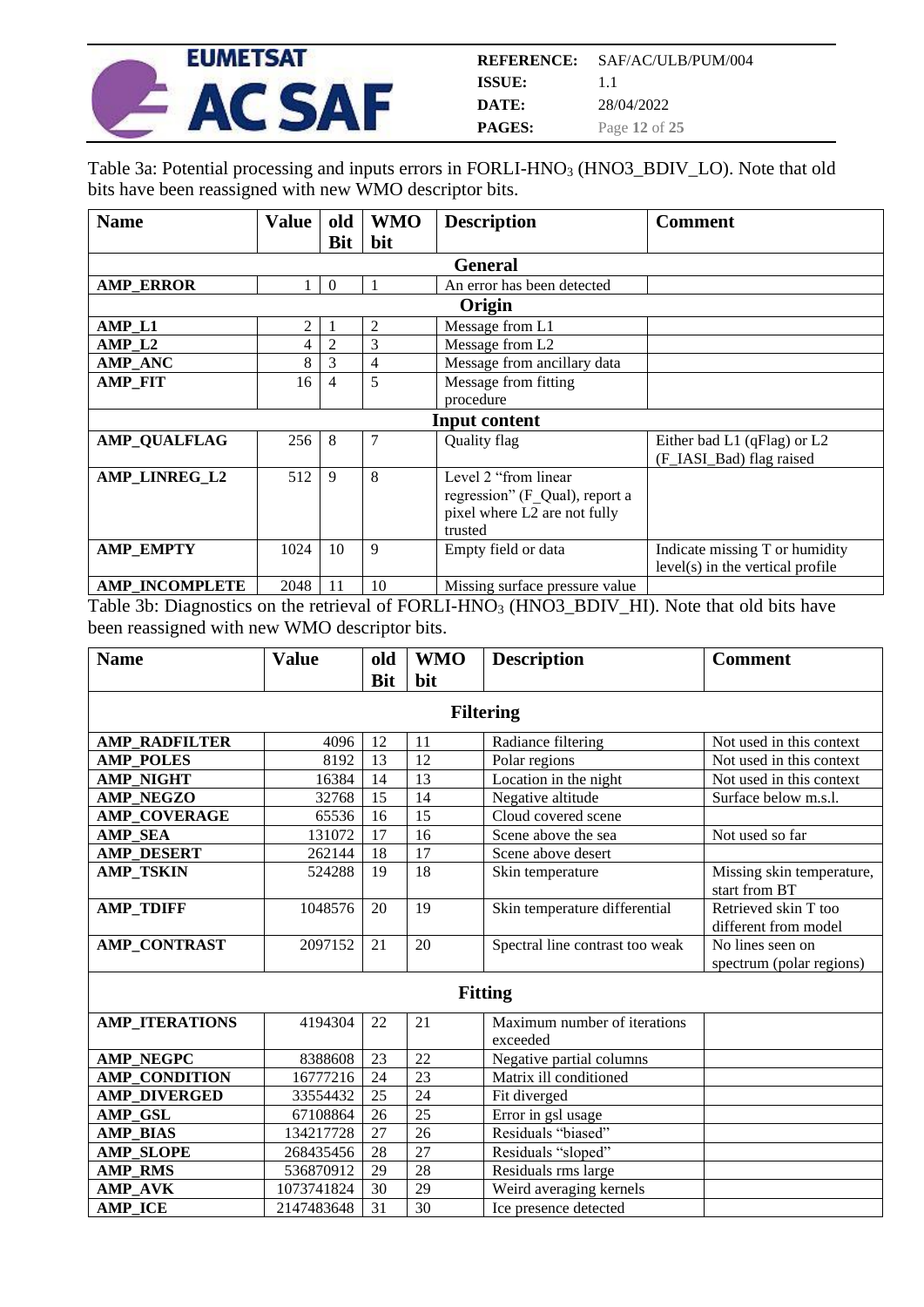

## <span id="page-12-0"></span>**5.2 How to get the FORLI-HNO<sup>3</sup> products I need?**

Table 4: FORLI-HNO<sub>3</sub> products that can be obtained from the BUFR PDU files.

| <b>FORLI-HNO<sub>3</sub></b> products                                                                            | <b>Notation</b>                                                      | How to get/calculate it?                                                                                  | From |
|------------------------------------------------------------------------------------------------------------------|----------------------------------------------------------------------|-----------------------------------------------------------------------------------------------------------|------|
| $HNO3$ profile (moles/cm <sup>2</sup> )                                                                          | HNO3_CP_HNO3                                                         | see Section 5.2.1, Eq 1                                                                                   |      |
| $HNO3$ profile (VMR)                                                                                             | HNO3_VMR_HNO3                                                        | see Section 5.2.1, Eq 2                                                                                   |      |
| column<br>HNO <sub>3</sub><br>total<br>(moles/cm <sup>2</sup> )                                                  | HNO3 TC                                                              | see Section $5.2.1$ , Eq. 3                                                                               |      |
| A priori profile (moles/ $\rm cm^2$ )                                                                            | HNO3_CP_HNO3_A                                                       | Field "A-PRIORI PARTIAL<br><b>COLUMNS FOR HNO3 ON</b><br><b>RETRIEVED</b><br><b>EACH</b><br><b>LAYER"</b> |      |
| A priori profile (VMR)                                                                                           | HNO3_VMR_HNO3_A                                                      | See Section 5.2.3.2, Eq 10                                                                                |      |
| Averaging Kernel matrix in<br>scaling factor                                                                     | $\mathbf{A}$                                                         | see Section 5.2.2, Eq.6                                                                                   |      |
| Averaging Kernel matrix in<br>partial column                                                                     | $A_{PC}$                                                             | see Section 5.2.3.1, Eq. 9                                                                                | nit  |
| Averaging Kernel matrix in<br><b>VMR</b>                                                                         | A <sub>VMR</sub>                                                     | see Section 5.2.3.2, Eq. 12                                                                               |      |
| Total<br>column<br>averaging<br>kernel vector                                                                    | $\bf k$<br>See Section 5.2.3.3, Eq. 13                               |                                                                                                           |      |
| Degrees Of Freedom of the<br>Signal                                                                              | $trace(A) = trace(APC) =$<br><b>DOFS</b><br>trace(A <sub>VMR</sub> ) |                                                                                                           |      |
| Absolute total retrieval error<br>on the total column                                                            | $\sigma_{TC}$                                                        | See Section 5.2.3.3, Eq. 14                                                                               |      |
| Relative error profile (relative<br>to the retrieved HNO <sub>3</sub> profile<br>in moles/ $\text{cm}^2$ or VMR) | $\sigma$                                                             | See Section 5.2.2, Eq. 7                                                                                  |      |
| Pressure levels                                                                                                  | p                                                                    | See Section 5.2.3.4, Eq. 16 to<br>18                                                                      | twt  |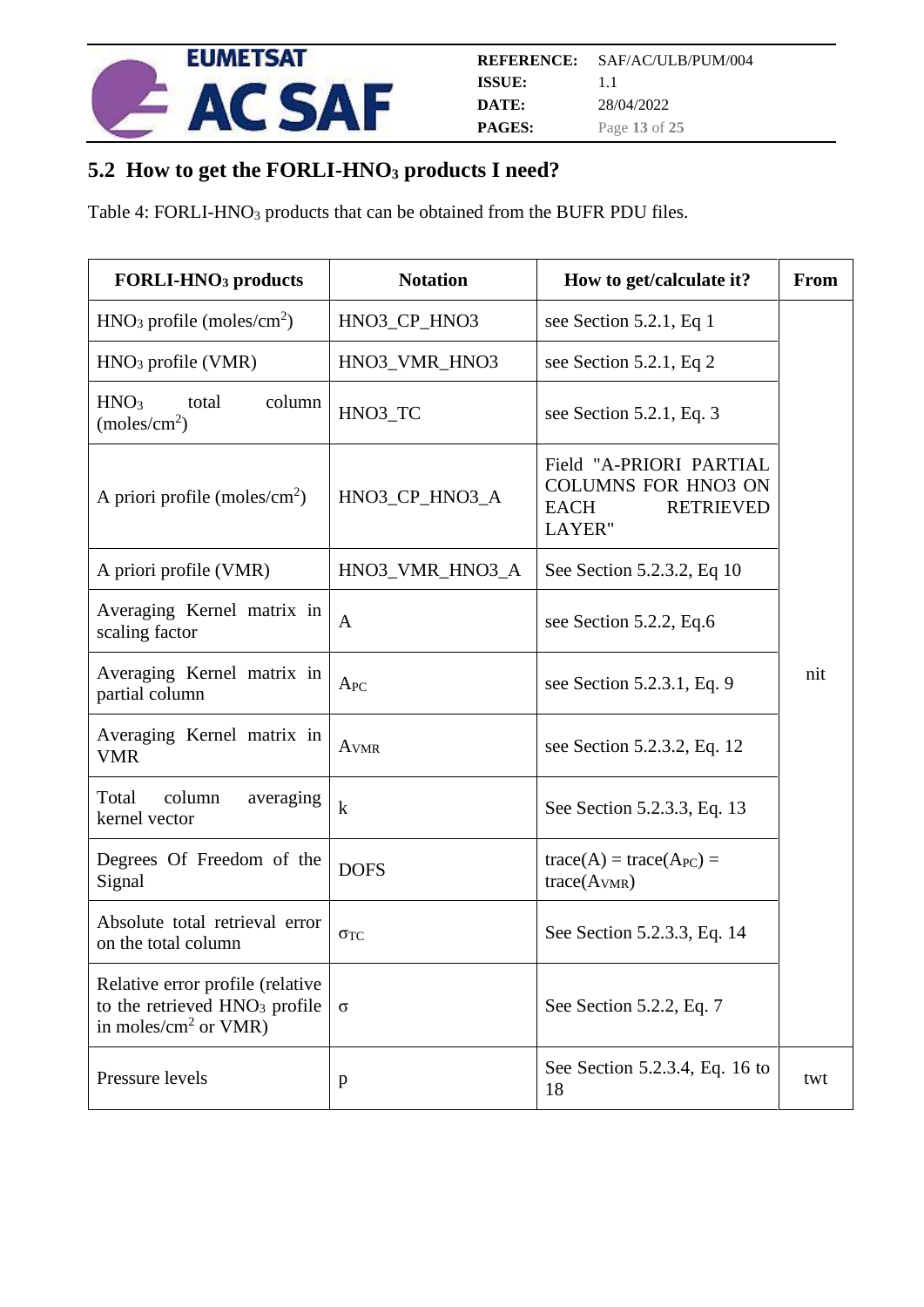

#### <span id="page-13-0"></span>**5.2.1 Reconstruction of the HNO<sup>3</sup> profile and calculation of the total column**

The final **partial column profile** (moles/cm<sup>2</sup>) is to be reconstructed by multiplying element-wise the two vectors defined earlier e.g.:

$$
HNO3\_CP\_HNO3_i = HNO3\_CP\_HNO3\_A_i \times HNO3\_X\_HNO3_i \quad \forall i \tag{1}
$$

Profile spans *HNO3\_NFITLAYERS* layers, sampled on a 1 km grid, except the first one which starts from surface altitude and hence could be thinner, and the last one which extends up to TOA.

To convert this profile in VMR:

$$
HNO3_VMR_HNO3_i = HNO3_CP_HNO3_i \div HNO3_CP_AIR_i \quad \forall i \tag{2}
$$

The **HNO**<sub>3</sub> **total column** (moles  $cm<sup>-2</sup>$ ) is obtained by summing the partial columns defined in Eq (1) on all retrieved layers:

$$
HNO3\_TC = \sum_{i} HNO3\_CP\_HNO3_{i}
$$
 (3)

The total (or partial columns) can be similarly expressed in molecules  $cm^{-2}$  by multiplying the values in moles cm<sup>-2</sup> by 6.02214086  $\times$  10<sup>+23</sup>.

#### <span id="page-13-1"></span>**5.2.2 Reconstruction of the characterisation matrices**

Averaging kernel, which is normally an asymmetric matrix (*HNO3\_NFITLAYERS* × *HNO3\_NFITLAYERS*), is compressed by using a principal component decomposition representation. A reduced subset of principal vectors (*HNO3\_NPCA* out of *HNO3\_NFITLAYERS*) of the sensitivity matrix, *H*, is retained in order to achieve a meaningful compression. The averaging kernel matrix, A, is then reconstructed. The posterior variance-covariance matrix is also rebuilt during this procedure. Reconstruction is done using the following formulation:

$$
H = v \operatorname{diag}(\lambda) v^T
$$
 (4)

$$
\hat{S} = (H + S_a^{-1})^{-1}
$$
\n
$$
A = \hat{S}H
$$
\n(5)

where:

ν is the principal eigenvectors matrix (*HNO3\_NFITLAYERS* × *HNO3\_NPCA*);

*λ,* the principal eigenvalues vector (*HNO3\_NPCA* × *HNO3\_NPCA*);

*Sa,* the *a priori* variance-covariance matrix;

*Ŝ,* the posterior variance-covariance matrix;

*A,* the averaging kernels matrix;

and diag constructs a diagonal matrix the elements of which are given by the parameter vector.

When the surface altitude  $> 1$  km (i.e. HNO3 NFITLAYERS  $< 41$ ), users have to be careful and reduce  $S_a$  accordingly by decimating the first rows/columns corresponding to the unused altitude layers.

Eigenvectors matrix *ν* is the *HNO3\_H\_EIGENVECTORS* linear entry properly reshaped, and eigenvalues vector *λ* is the *HNO3\_H\_EIGENVALUES* entry.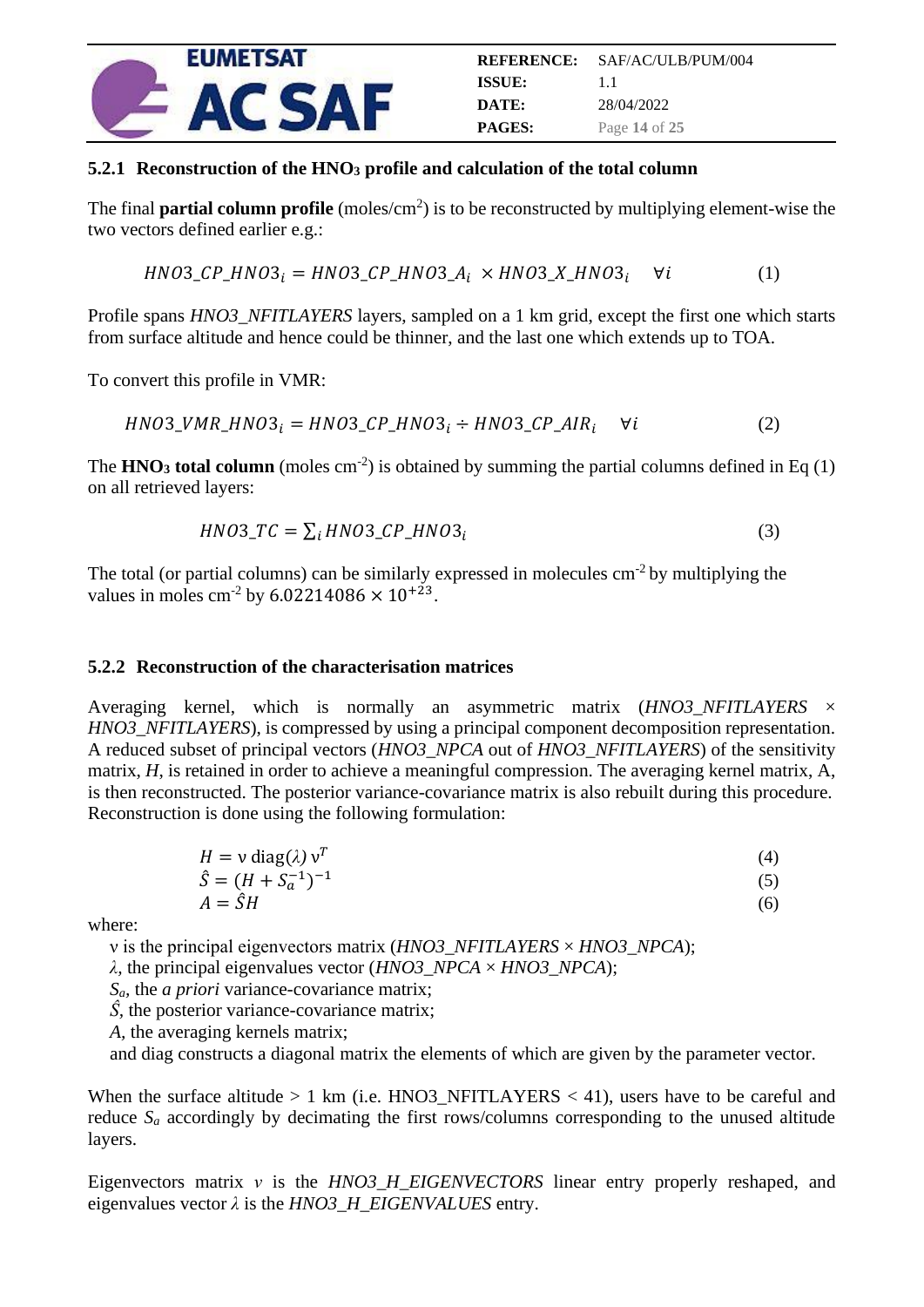

The *a priori* variance-covariance matrix  $S_a$  needed for the reconstruction is provided in Section [6.1.](#page-18-1)

Then the relative error profile can be calculated:

$$
\sigma_i = \frac{\sqrt{\hat{s}_{i,i}}}{HNO3\_X \_HNO3_i} \quad \forall i
$$
\n(7)

As it is relative to the retrieval, the relative error profile is the same for the retrieved HNO<sub>3</sub> profile in moles/ $\text{cm}^2$  or VMR. It has therefore not to be recalculated.

A Python reading routine that reconstruct H,  $\hat{S}$  and A is given in Section 6.2. Reconstruction follows the same procedure as for CO using adapted vectors and matrices dimensions of 41 and 41x41 respectively. Due to the overwhelming size of such a document, they will not be given here. Users willing to have an example adapted for  $O_3$  and/or  $HNO_3$  can have them on request.

#### <span id="page-14-0"></span>**5.2.3 Unit conversions**

All computations made in Section [5.2.2](#page-13-1) were done in the unitless space of the multiplication factor. Users wishing to change the unit space should apply the following conversion rules:

#### <span id="page-14-2"></span>5.2.3.1 Partial columns (moles/cm<sup>2</sup>)

Partial column being defined by equation 1, it is easy to demonstrate that:

$$
\hat{S}_{PC} = diag(HNO3_CP_HNO3_A) \hat{S} diag(HNO3_CP_HNO3_A)
$$
\n
$$
A_{PC} = diag(HNO3_CP_HNO3_A)A diag(HNO3_CP_HNO3_A)^{-1}
$$
\n(9)

#### <span id="page-14-1"></span>5.2.3.2 Volume mixing ratios

Average volume mixing ratios (VMR) of the layers are computed as the ratios of the partial columns by the corresponding air partial columns. These latter are provided as *HNO3\_CP\_AIR*. Hence conversions are given by:

| $HNO3_VMR_HNO3_A_i = HNO3_CP_HNO3_A_i/HNO3_CP_AIR_i$                  | (10) |
|-----------------------------------------------------------------------|------|
| $\hat{S}_{VMR} = diag(HNO3_VMR_HNO3_A) \hat{S} diag(HNO3_VMR_HNO3_A)$ | (11) |
| $A_{VMR} = diag(HNO3_VMR_HNO3_A)A diag(HNO3_VMR_HNO3_A)^{-1}$         | (12) |

#### <span id="page-14-3"></span>5.2.3.3 Total columns

The total column averaging kernel vector (*k*) is obtained by summing the rows of the averaging kernel matrix *A*: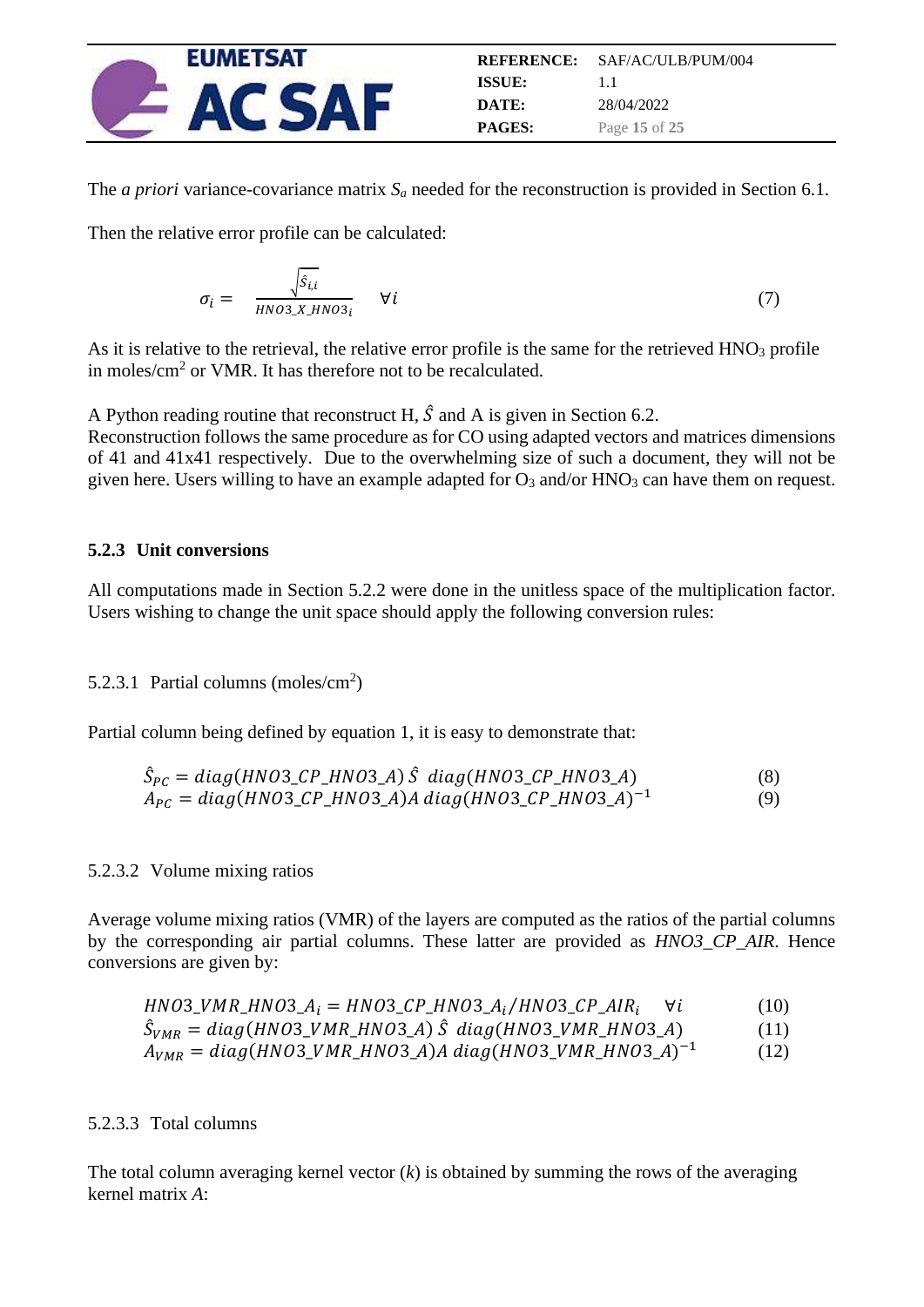

$$
k = (k_1 \ k_2 \ \dots \ k_{O_3 \_ NFTLAYERS}),
$$
  
with  $k_i = A_{1,i} + A_{2,i} + ... + A_{O_3 \_ NFTLAYERS,i}$ , i=1 to HNO3\_NFTLAYERS, (13)

The absolute total retrieval error (in moles/cm<sup>2</sup>) on the total column is then calculated as  $\sigma_{TC}$ 

$$
\sigma_{TC} = \sqrt{\sum_{i,j} \hat{S}_{PC_{i,j}}}
$$
\n(14)

<span id="page-15-0"></span>5.2.3.4 Altitude-pressure conversion

Temperature and humidity vertical profiles extracted from **IASI L2 twt produc**t are given on 101 pressure levels (in Pa). To calculate the pressure levels corresponding to the altitude levels of the FORLI-HNO<sub>3</sub> retrievals, one should first calculate the altitude levels corresponding to the IASI L2 twt product.

From temperature and humidity vertical profiles (extracted from IASI L2 twt product), the correspondence between altitude and pressure could be calculated by iterating from the surface to the top of the atmosphere. The assumptions on the surface characteristics are:

surface altitude  $= z_0$  ("HEIGHT", from BUFR files) surface pressure  $= p_0$  ("PRESSURE (HIGH PRECISION)" from IASI L2 twt product) surface temperature  $T_0$ , first level of the temperature profile T (extracted from IASI L2 twt product) surface humidity =  $q_0$ , first level of the humidity profile q (extracted from IASI L2 twt product)

The acceleration due to the gravity is function of the geographic latitude  $\phi$  and of the altitude  $z_i$ :

$$
g(z_i, \phi) = g_{\phi} - (3.085462 \times 10^{-6} + 2.27 \times 10^{-9} \cos(2\phi))z_i
$$
  
+
$$
(7.254 \times 10^{-13} + 1.0 \times 10^{-20} \cos(2\phi))z_i^2 - (1.517 \times 10^{-19} + 6 \times 10^{-22} \cos(2\phi))z_i^3
$$
 (15)

where

$$
g_{\phi} = 9.806160(1 - 0.0026373 \cos(2\phi) + 0.0000059 \cos^{2}(2\phi)) \text{ ms}^{-2}
$$
 (16)

The mean virtual temperature between two pressure levels  $p_i$  and  $p_{i+1}$  (just above level i) is then:

$$
\overline{Tv_{i,i+1}} = \frac{r_i(1+0.608q_i) + r_{i+1}(1+0.608q_{i+1})}{2}
$$
\n(17)

with  $T_i$  and  $q_i$ , the temperature and humidity at  $p_i$ , respectively, and  $T_{i+1}$  and  $q_{i+1}$ , the temperature and humidity at  $p_{i+1}$ , respectively.

Then the altitude of the pressure level  $p_{i+1}$  can be estimated from the pressure level  $p_i$  (just below level  $i+1$ :

$$
z_{i+1} = z_i + \frac{R \times \overline{rv_{i,i+1}}}{g(z_i, \phi)} \times \ln \frac{p_i}{p_{i+1}}
$$
 (18)

with  $R = 287.06$  JK<sup>-1</sup>kg<sup>-1</sup>, the gas constant for dry air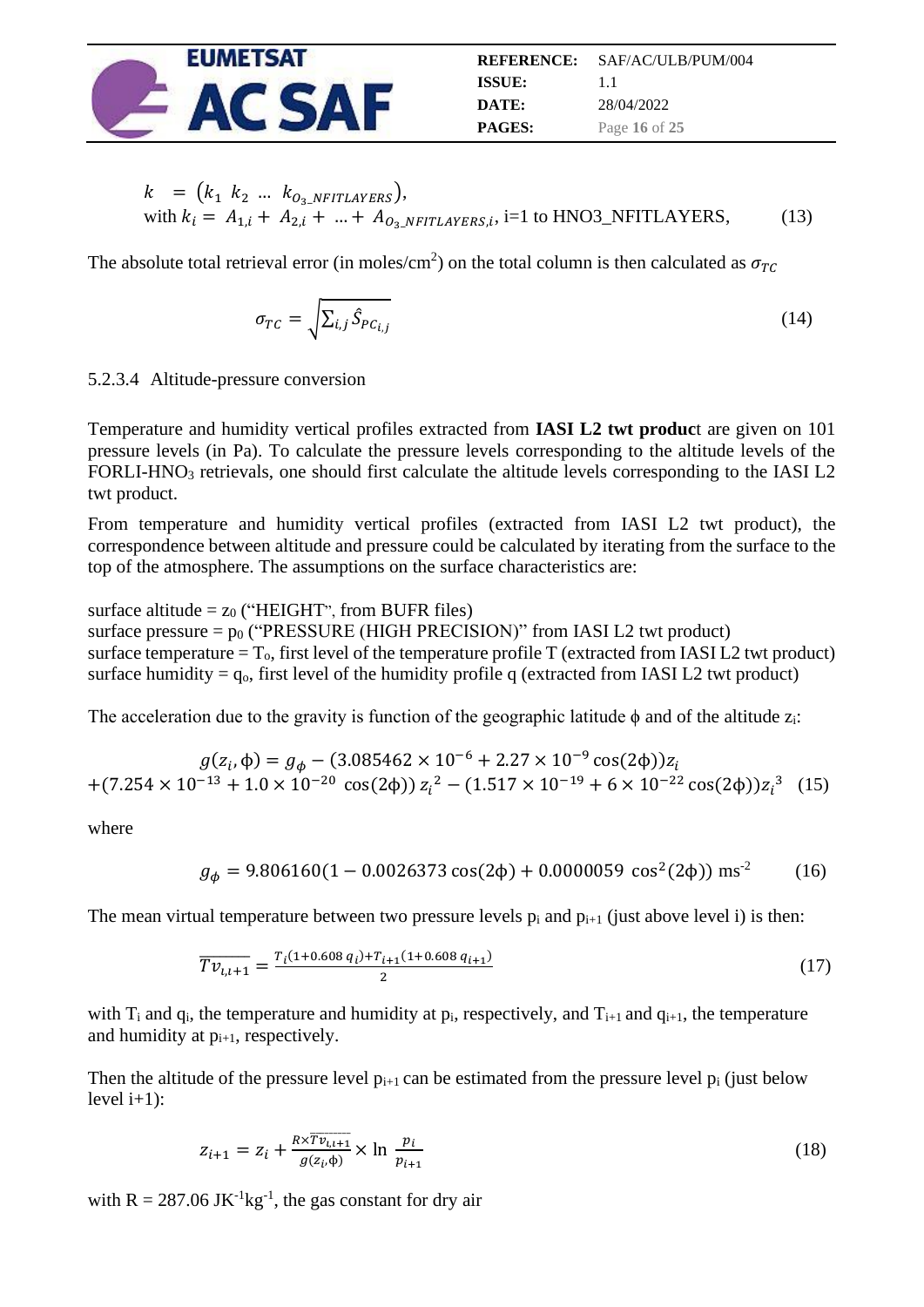

We obtain the altitude profile corresponding to the IASI L2 twt product. Then we can extract the pressure levels associated to IASI FORLI-HNO<sub>3</sub> product from the pressure vertical profile by using a cubic spline interpolation.

The conversion between pressure and altitude is done as in the "IASI Level2 Product Generation specification" document.

## <span id="page-16-0"></span>**5.3 Using the product**

#### <span id="page-16-1"></span>**5.3.1 Quality Flags for the retrieved profile**

 $HNO3_QFLAG$  is a single code assessing the quality of FORLI retrieved  $HNO<sub>3</sub>$  total column. HNO3\_QFLAG is a FORLI-HNO<sub>3</sub> output. It can be 2 (best quality), 1 (acceptable quality) or 0 (the rest).

HNO3\_QFLAG=2 for the most reliable pixels, in other words the best quality pixels. Unused so far, but reserved for future versions.

HNO3\_QFLAG=1 for the valuable pixels, to use with caution, *calculated as*:

- total cloud cover <25%
- flags AMP\_ERROR+AMP\_EMPTY+AMP\_INCOMPLETE+AMP\_TDIFF+AMP\_ITERATION S+AMP\_NEGPC + AMP\_CONDITION+ AMP\_DIVERGED +AMP\_AVK are null (see Table 3b)
- RMS (residual rms)<3.0e-8
- DOFS>0.9
- -0.6e-9<BIAS (residual biased)<0.4e-9

HNO3\_QFLAG=0 for the remaining pixels. We recommend not using these pixels.

For data validation or assimilation purposes, we recommend using the data with HNO3\_QFLAG equal to 1 for the moment.

## <span id="page-16-2"></span>**5.4 Accuracy of the product**

The requirements of the product are given in terms of threshold, target and optimal values in Table 5 below. This information is taken from the FORLI-HNO<sub>3</sub> product specification, requirement and assessment document [AD2] and is also given in the Product Requirements Document [AD3].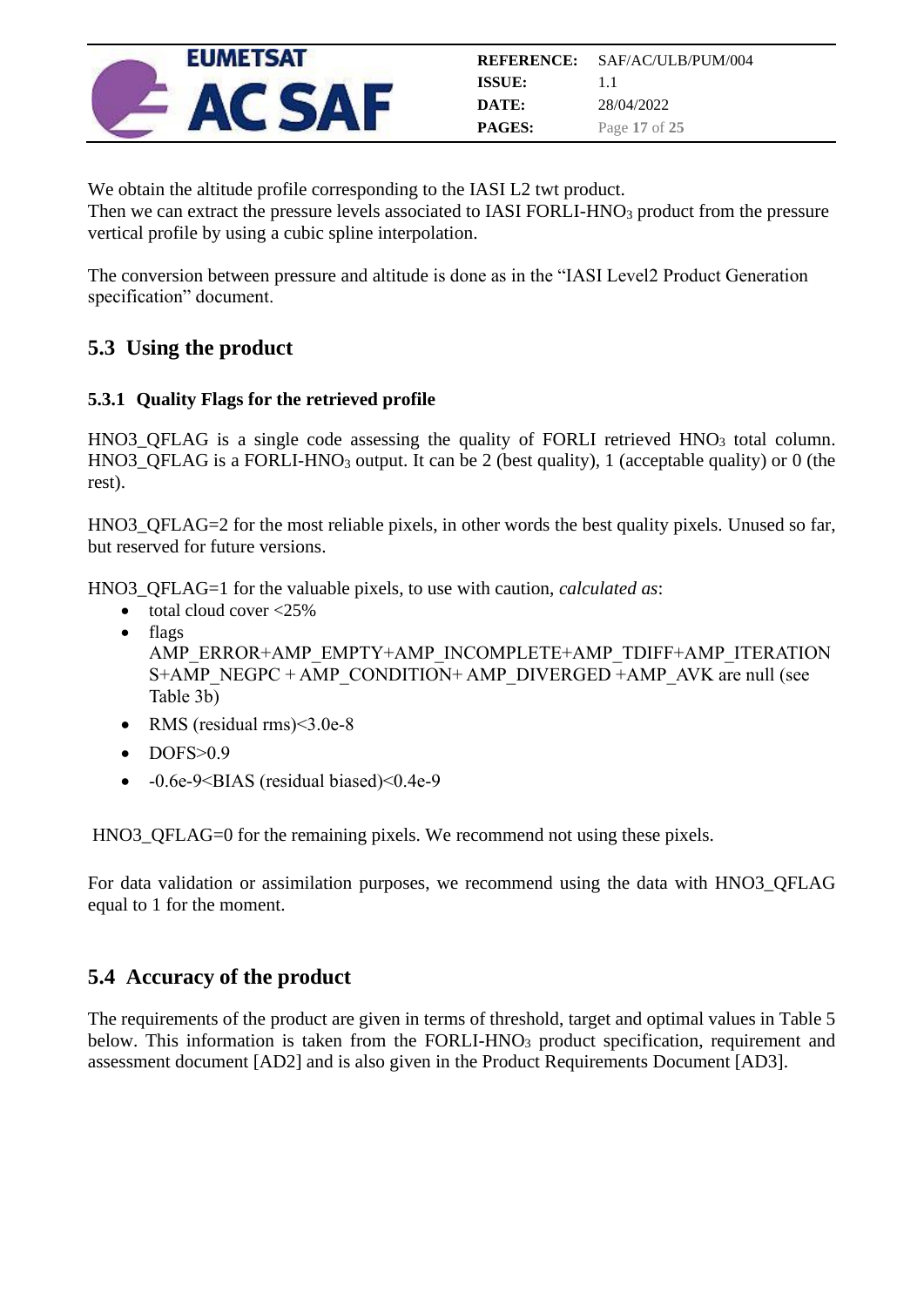

| REFERENCE:    | SAF/AC/ULB/PUM/004 |
|---------------|--------------------|
| ISSUE:        | $1\;1$             |
| DATE:         | 28/04/2022         |
| <b>PAGES:</b> | Page 18 of 25      |

#### Table 5: FORLI-HNO<sub>3</sub> product requirements.

|           | Error $*(\%)$ |                 | <b>Spatial</b><br>resolution      | <b>Spatial</b><br>coverage | <b>Cloud</b><br>fraction | <b>NRT</b> |
|-----------|---------------|-----------------|-----------------------------------|----------------------------|--------------------------|------------|
| Threshold | Target        | <b>D</b> otimal |                                   |                            |                          |            |
| 50%       | 35%           | 10%             | <b>IASI</b> spatial<br>resolution | Global                     | $< 25 \%$                | $<$ 3h     |

\*difference of quantity value obtained by measurement and true value of the quantity intended to be measured, as defined by CEOS/ISO:19159 (ISO/TS 19159-1:2014(en), Geographic information - Calibration and validation of remote sensing imagery sensors and data — Part 1: Optical sensors).

### <span id="page-17-0"></span>**5.5 Validation of the product**

The validation of the FORLI-HNO<sub>3</sub> product is performed at BIRA (Belgian Institute for Space Aeronomy).

#### <span id="page-17-1"></span>**5.6 Product dissemination and archiving**

#### <span id="page-17-2"></span>**5.6.1 Near real time Product dissemination**

The IASI Level 2 products are disseminated to users in near real-time through EUMETCast [RD6] with a time lapse of two hours from sensing to delivery. The data is disseminated in WMO (BUFR) format. A full description of the IASI HNO<sub>3</sub> Level 2 BUFR content is given in Section [4.3.](#page-7-3)

#### <span id="page-17-3"></span>**5.6.2 Archive retrieval**

The IASI Level 2 products available from the EUMETSAT Data Centre are archived as full-dump products, but sub-setting capabilities are provided to the user in the retrieval process. The products in the EUMETSAT Data Centre are available to users for eight to nine hours after sensing, either in EPS native, in BUFR or in NetCDF format.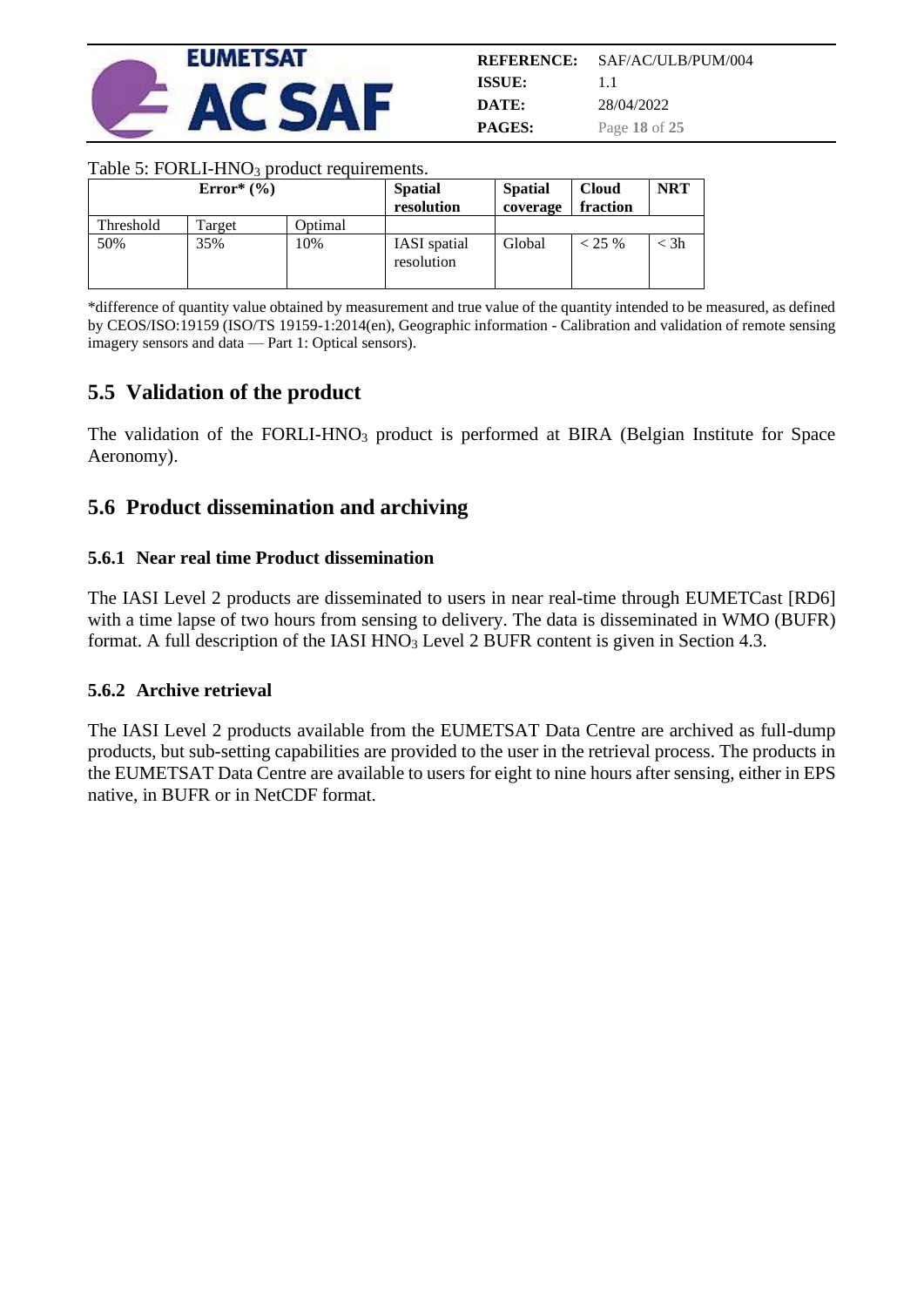

## <span id="page-18-0"></span>**6. APPENDICES**

## <span id="page-18-1"></span>**6.1 A priori variance-covariance matrix** *S<sup>a</sup>* **used in the FORLI-HNO3 algorithm**

Sa\_HNO3=matrix[+2.58543354e+00,+1.89875600e+00,+1.49824985e+00,+1.06784122e+00,+7.27450721e-01,+6.61017970e-01,+5.45216295e-01,+4.34912674e-01,+3.31813966e-01,+2.08499112e-01,+1.22909887e-01,+1.32476484e-02,-6.41369861e-02,-1.27798829e-01,-1.60811331e-01,-1.77138159e-01,-4.96961582e-04,- 1.16757090e-03,-7.01891783e-04,-2.69775973e-04,+3.08481559e-04,+4.23792981e-04,+6.02237257e-04,+8.34627528e-04,+8.49442127e-04,+7.86094906e-04,+7.20648514e-04,+8.11073298e-04,+9.13567404e-04,+1.26497646e-03,+1.83075080e-03,+1.67378643e-03,+1.25504177e-03,+1.69721187e-03,+1.85810659e-03,+1.46306696e-03,+4.40862903e-04,-2.23276153e-04,+8.61791022e-04,+1.40415266e-03,+1.40415266e-03; ...

+1.89875600e+00,+1.72082490e+00,+1.47472039e+00,+1.05013164e+00,+6.65760518e-01,+5.95399926e-01,+4.75905062e-01,+3.67474165e-01,+2.91780743e-01,+1.65627783e-01,+8.26485401e-02,-3.47213379e-02,- 1.05868895e-01,-1.66602619e-01,-1.84859287e-01,-1.87348544e-01,-4.09357189e-02,-2.44733747e-02,- 1.54089520e-02,-9.56482645e-03,-6.65050399e-03,-3.93400321e-03,-2.60427609e-03,-2.29854103e-03,- 1.53118172e-03,-3.58734051e-04,+1.00020845e-03,+1.96278661e-03,+2.53895644e-03,+1.77091771e-03,- 1.24320683e-04,+3.08541727e-04,+1.88503399e-03,+2.80681655e-04,-3.04094471e-04,+1.12718776e-03,+4.83991275e-03,+7.25947370e-03,+3.31923139e-03,+1.34197119e-03,+1.34197118e-03;

... +1.49824985e+00,+1.47472039e+00,+1.35196779e+00,+1.00526036e+00,+6.31720829e-01,+5.60866205e-01,+4.46709991e-01,+3.50776817e-01,+2.69184890e-01,+1.56535583e-01,+7.85022674e-02,-2.59642240e-02,- 9.31855683e-02,-1.46224818e-01,-1.65286932e-01,-1.71125732e-01,-4.44643746e-02,-2.99984054e-02,- 1.88792772e-02,-1.13260236e-02,-6.48026461e-03,-3.94093646e-03,-2.62752927e-03,-2.11181791e-03,- 1.88328418e-03,-1.53378416e-03,-7.88107894e-04,+5.53236097e-04,+1.70510194e-03,+2.60062681e-03,+3.13640587e-03,+2.18046113e-03,+1.45911542e-03,+2.25185988e-03,+2.53894667e-03,+1.83064649e-03,- 1.61335150e-06,-1.19948790e-03,+7.52956925e-04,+1.72396881e-03,+1.72396881e-03;

... +1.06784122e+00,+1.05013164e+00,+1.00526036e+00,+8.36001356e-01,+5.83442135e-01,+5.24846688e-01,+4.31047658e-01,+3.44194120e-01,+2.55616836e-01,+1.66145188e-01,+1.03612648e-01,+2.37624913e-02,- 3.51090634e-02,-8.01783161e-02,-1.04700324e-01,-1.18144440e-01,-3.08209812e-02,-2.44748337e-02,- 1.61051904e-02,-1.01647836e-02,-5.41970298e-03,-3.83315490e-03,-2.74043511e-03,-1.85998036e-03,- 1.94695742e-03,-2.24047414e-03,-2.25400184e-03,-1.13075252e-03,-1.61313361e-06,+2.01569193e-03,+4.71866193e-03,+3.41181179e-03,+1.09906807e-03,+3.55005501e-03,+4.43966673e-03,+2.25113308e-03,- 3.41310096e-03,-7.10171807e-03,-1.08241762e-03,+1.92434553e-03,+1.92434556e-03;

... +7.27450721e-01,+6.65760518e-01,+6.31720829e-01,+5.83442135e-01,+5.20234792e-01,+4.94860703e-01,+4.34170274e-01,+3.44929449e-01,+2.64264997e-01,+1.90918804e-01,+1.48497245e-01,+9.52561284e-02,+5.22597592e-02,+3.94355886e-03,-3.31006850e-02,-5.72773261e-02,+3.77663084e-02,+2.41583178e-02,+1.28083253e-02,+5.40864271e-03,+1.09118487e-03,-4.11732960e-04,-8.38967052e-04,-7.30156851e-04,- 3.07284702e-04,+1.91789697e-04,+1.76919515e-04,-1.00266639e-03,-2.05707139e-03,-3.08746570e-03,- 3.79308805e-03,-9.89927384e-04,+1.19268090e-03,-1.09460161e-03,-1.92535757e-03,+1.14635146e-04,+5.40914768e-03,+8.87923784e-03,+3.24325541e-03,+4.23916971e-04,+4.23916885e-04;

... +6.61017970e-01,+5.95399926e-01,+5.60866205e-01,+5.24846688e-01,+4.94860703e-01,+4.79262057e-01,+4.27034589e-01,+3.39507606e-01,+2.64307396e-01,+1.94440886e-01,+1.56548330e-01,+1.08926027e-01,+7.05683950e-02,+1.99451988e-02,-2.05568723e-02,-4.72695143e-02,+6.04604390e-02,+4.09182182e-02,+2.28978750e-02,+1.10741266e-02,+3.59371150e-03,+1.13719927e-03,+1.63524755e-04,-1.71910259e-04,+3.98341170e-04,+1.20603546e-03,+1.28987777e-03,-7.15048887e-04,-2.50287100e-03,-4.71933515e-03,- 7.10064974e-03,-2.93135491e-03,+1.26897493e-03,-3.14757632e-03,-4.75059779e-03,-8.10749117e-04,+9.40571683e-03,+1.60867689e-02,+5.21857469e-03,-2.16869670e-04,-2.16869777e-04;

... +5.45216295e-01,+4.75905062e-01,+4.46709991e-01,+4.31047658e-01,+4.34170274e-01,+4.27034589e-01,+4.36969258e-01,+3.73127894e-01,+3.21833968e-01,+2.54340744e-01,+2.08509894e-01,+1.62713086e-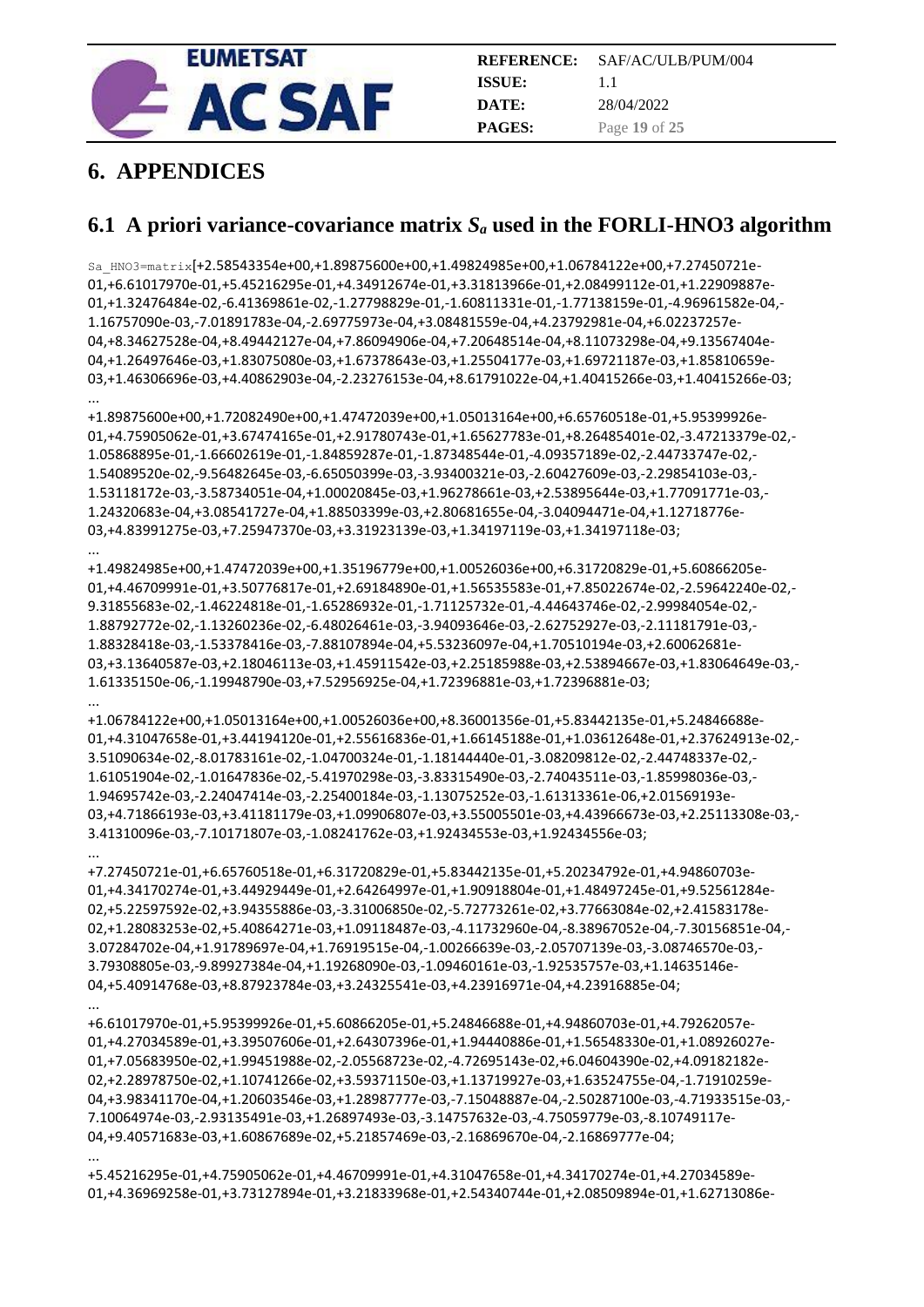| <b>EUMETSAT</b> |               | <b>REFERENCE:</b> SAF/AC/ULB/PUM/004 |
|-----------------|---------------|--------------------------------------|
|                 | <b>ISSUE:</b> |                                      |
|                 | DATE:         | 28/04/2022                           |
|                 | <b>PAGES:</b> | Page 20 of 25                        |

01,+1.22568906e-01,+8.07154661e-02,+4.01706924e-02,+1.05369166e-02,+1.07004633e-01,+7.85294684e-02,+5.45861327e-02,+3.73584980e-02,+2.48817567e-02,+1.85272358e-02,+1.55304149e-02,+1.47695053e-02,+1.40811965e-02,+1.18641292e-02,+8.52031984e-03,+4.28098304e-03,+2.18291458e-03,+1.10452450e-03,+1.07300203e-03,+2.06550586e-03,+2.73576479e-03,+1.98523184e-03,+1.70902372e-03,+2.38252303e-03,+4.11883642e-03,+5.22885225e-03,+3.38418591e-03,+2.49335660e-03,+2.49335682e-03;

...

...

...

...

...

...

...

+4.34912674e-01,+3.67474165e-01,+3.50776817e-01,+3.44194120e-01,+3.44929449e-01,+3.39507606e-01,+3.73127894e-01,+4.73047921e-01,+4.30369221e-01,+3.63853877e-01,+2.93006238e-01,+2.42094581e-01,+1.98633944e-01,+1.73984116e-01,+1.39166964e-01,+1.04509308e-01,+1.83419376e-01,+1.44574727e-01,+1.13393101e-01,+8.81322963e-02,+7.07928260e-02,+5.41350806e-02,+4.43106403e-02,+3.95161796e-02,+3.45311525e-02,+2.74425667e-02,+2.01574306e-02,+1.48202982e-02,+1.07099998e-02,+1.17529990e-02,+1.72371995e-02,+1.00185202e-02,+2.65212407e-03,+1.01364905e-02,+1.28736408e-02,+6.20817664e-03,- 1.11807545e-02,-2.26024417e-02,-4.11238732e-03,+5.17972885e-03,+5.17972906e-03;

+3.31813966e-01,+2.91780743e-01,+2.69184890e-01,+2.55616836e-01,+2.64264997e-01,+2.64307396e-01,+3.21833968e-01,+4.30369221e-01,+6.20639717e-01,+5.62821944e-01,+4.91850401e-01,+3.94900304e-01,+3.44910273e-01,+3.08193456e-01,+2.88982890e-01,+2.76270968e-01,+2.86710862e-01,+2.59626109e-01,+2.20377197e-01,+1.80320190e-01,+1.42562923e-01,+1.17141927e-01,+9.83811476e-02,+8.53875345e-02,+7.61033710e-02,+6.60077399e-02,+5.55302457e-02,+4.50069480e-02,+3.69275687e-02,+2.85816823e-02,+2.13546180e-02,+1.29198789e-02,+9.80995070e-03,+1.28326767e-02,+1.39276611e-02,+1.12629925e-02,+4.21281158e-03,-4.92897713e-04,+6.99231743e-03,+1.08355055e-02,+1.08355052e-02;

+2.08499112e-01,+1.65627783e-01,+1.56535583e-01,+1.66145188e-01,+1.90918804e-01,+1.94440886e-01,+2.54340744e-01,+3.63853877e-01,+5.62821944e-01,+6.90826074e-01,+6.69228972e-01,+5.77969447e-01,+5.14899017e-01,+4.58663777e-01,+4.19658813e-01,+3.91902780e-01,+4.16240888e-01,+3.68185212e-01,+3.10418437e-01,+2.53994080e-01,+2.03156161e-01,+1.66345925e-01,+1.41168824e-01,+1.25150159e-01,+1.10606501e-01,+9.47349028e-02,+7.79244241e-02,+6.03772987e-02,+4.59101332e-02,+3.53220069e-02,+2.77397368e-02,+1.88024908e-02,+1.50810511e-02,+1.88070522e-02,+2.01678993e-02,+1.68300108e-02,+8.18895358e-03,+2.47682085e-03,+1.16692493e-02,+1.63345329e-02,+1.63345325e-02;

+1.22909887e-01,+8.26485401e-02,+7.85022674e-02,+1.03612648e-01,+1.48497245e-01,+1.56548330e-01,+2.08509894e-01,+2.93006238e-01,+4.91850401e-01,+6.69228972e-01,+7.92027028e-01,+7.18893446e-01,+6.52334055e-01,+5.70105394e-01,+5.16858196e-01,+4.82466007e-01,+4.94065989e-01,+4.35339621e-01,+3.65092616e-01,+2.96722051e-01,+2.39044540e-01,+1.97281177e-01,+1.68520273e-01,+1.50080574e-01,+1.32767417e-01,+1.14594590e-01,+9.41328741e-02,+7.10723468e-02,+5.00455316e-02,+3.26492426e-02,+2.16357564e-02,+1.63126522e-02,+1.68441815e-02,+1.63079204e-02,+1.61005951e-02,+1.65892307e-02,+1.78122083e-02,+1.86454768e-02,+1.72950926e-02,+1.66796994e-02,+1.66797003e-02;

+1.32476484e-02,-3.47213379e-02,-2.59642240e-02,+2.37624913e-02,+9.52561284e-02,+1.08926027e-01,+1.62713086e-01,+2.42094581e-01,+3.94900304e-01,+5.77969447e-01,+7.18893446e-01,+7.52955487e-01,+7.12293445e-01,+6.43232149e-01,+5.77555716e-01,+5.28990770e-01,+5.47205614e-01,+4.66366465e-01,+3.85882165e-01,+3.11822245e-01,+2.53321770e-01,+2.08736058e-01,+1.76189217e-01,+1.53935917e-01,+1.34719373e-01,+1.13874108e-01,+9.13308781e-02,+6.68126467e-02,+4.43911332e-02,+2.69098844e-02,+1.76718404e-02,+1.29584259e-02,+1.17257126e-02,+1.29600827e-02,+1.34017696e-02,+1.23135746e-02,+9.43614145e-03,+7.59929203e-03,+1.05875737e-02,+1.21532426e-02,+1.21532424e-02;

-6.41369861e-02,-1.05868895e-01,-9.31855683e-02,-3.51090634e-02,+5.22597592e-02,+7.05683950e-02,+1.22568906e-01,+1.98633944e-01,+3.44910273e-01,+5.14899017e-01,+6.52334055e-01,+7.12293445e-01,+7.32596813e-01,+6.86010883e-01,+6.35752184e-01,+5.94840413e-01,+5.61453316e-01,+4.77690433e-01,+3.95358541e-01,+3.19779769e-01,+2.60434282e-01,+2.16175707e-01,+1.82555369e-01,+1.57675199e-01,+1.37747309e-01,+1.17507844e-01,+9.55332760e-02,+7.00485006e-02,+4.67230645e-02,+2.76216574e-02,+1.41038725e-02,+1.00229090e-02,+1.14704160e-02,+9.82501314e-03,+9.23805668e-03,+1.07025989e-02,+1.44642454e-02,+1.69398902e-02,+1.28979298e-02,+1.09158561e-02,+1.09158554e-02;

-1.27798829e-01,-1.66602619e-01,-1.46224818e-01,-8.01783161e-02,+3.94355886e-03,+1.99451988e-02,+8.07154661e-02,+1.73984116e-01,+3.08193456e-01,+4.58663777e-01,+5.70105394e-01,+6.43232149e-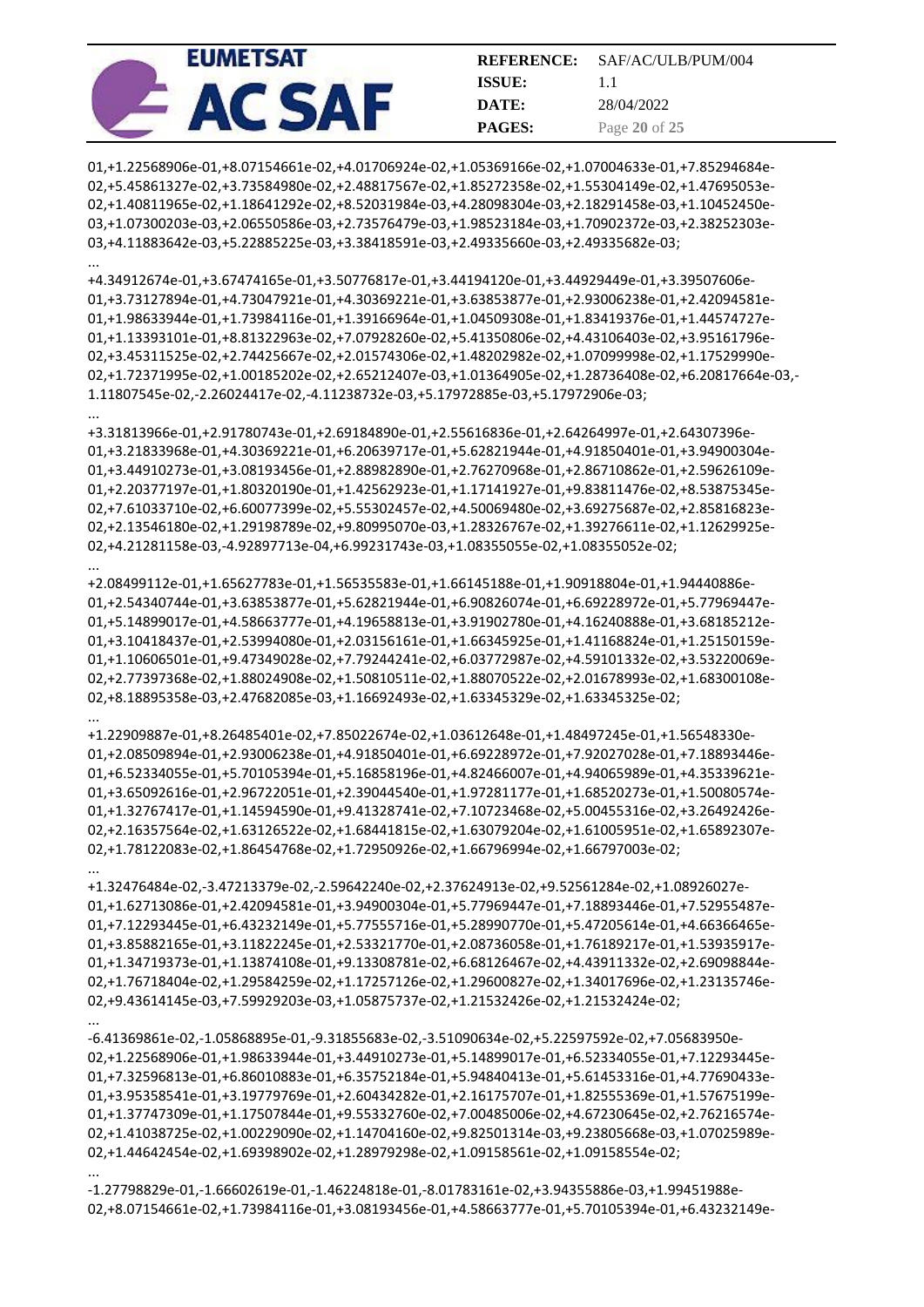| <b>EUMETSAT</b> |               | <b>REFERENCE:</b> SAF/AC/ULB/PUM/004 |
|-----------------|---------------|--------------------------------------|
|                 | <b>ISSUE:</b> |                                      |
|                 | DATE:         | 28/04/2022                           |
|                 | <b>PAGES:</b> | Page 21 of 25                        |

01,+6.86010883e-01,+6.99219517e-01,+6.76380299e-01,+6.47594217e-01,+5.48945137e-01,+4.68169024e-01,+3.92556003e-01,+3.22593768e-01,+2.67189134e-01,+2.23091827e-01,+1.88556998e-01,+1.63033854e-01,+1.42682778e-01,+1.22189008e-01,+1.00425017e-01,+7.71680969e-02,+5.48121628e-02,+3.75093488e-02,+2.67157468e-02,+1.86206309e-02,+1.57436250e-02,+1.86553193e-02,+1.97247971e-02,+1.71247204e-02,+1.03406445e-02,+5.92972205e-03,+1.31108530e-02,+1.67255139e-02,+1.67255141e-02;

...

...

...

...

...

...

...

-1.60811331e-01,-1.84859287e-01,-1.65286932e-01,-1.04700324e-01,-3.31006850e-02,-2.05568723e-02,+4.01706924e-02,+1.39166964e-01,+2.88982890e-01,+4.19658813e-01,+5.16858196e-01,+5.77555716e-01,+6.35752184e-01,+6.76380299e-01,+7.03162158e-01,+7.06794560e-01,+4.93528508e-01,+4.41532289e-01,+3.83573263e-01,+3.24424919e-01,+2.73553010e-01,+2.32688265e-01,+1.98378156e-01,+1.72112244e-01,+1.52521023e-01,+1.33572236e-01,+1.13942753e-01,+9.30522463e-02,+7.13909788e-02,+5.20773664e-02,+3.65404105e-02,+2.72877721e-02,+2.56877628e-02,+2.74258656e-02,+2.80683502e-02,+2.65098125e-02,+2.24426609e-02,+1.97888959e-02,+2.41089604e-02,+2.62723734e-02,+2.62723739e-02;

-1.77138159e-01,-1.87348544e-01,-1.71125732e-01,-1.18144440e-01,-5.72773261e-02,-4.72695143e-02,+1.05369166e-02,+1.04509308e-01,+2.76270968e-01,+3.91902780e-01,+4.82466007e-01,+5.28990770e-01,+5.94840413e-01,+6.47594217e-01,+7.06794560e-01,+7.45481435e-01,+4.29559976e-01,+4.17066133e-01,+3.77792203e-01,+3.29775092e-01,+2.83031426e-01,+2.45534022e-01,+2.11900266e-01,+1.84533487e-01,+1.65007300e-01,+1.47215969e-01,+1.29480267e-01,+1.10178765e-01,+8.88247559e-02,+6.68109832e-02,+4.63766543e-02,+3.67922185e-02,+3.80124480e-02,+3.69940947e-02,+3.66230220e-02,+3.75260606e-02,+3.98500305e-02,+4.13610752e-02,+3.89078770e-02,+3.76592774e-02,+3.76592771e-02;

-4.96961582e-04,-4.09357189e-02,-4.44643746e-02,-3.08209812e-02,+3.77663084e-02,+6.04604390e-02,+1.07004633e-01,+1.83419376e-01,+2.86710862e-01,+4.16240888e-01,+4.94065989e-01,+5.47205614e-01,+5.61453316e-01,+5.48945137e-01,+4.93528508e-01,+4.29559976e-01,+7.16920417e-01,+5.65255340e-01,+4.38895003e-01,+3.37133249e-01,+2.62949445e-01,+2.10296697e-01,+1.73706926e-01,+1.50534414e-01,+1.33269932e-01,+1.15308953e-01,+9.47500011e-02,+7.16363528e-02,+5.04203006e-02,+3.56695068e-02,+2.80589113e-02,+2.51808584e-02,+2.36048329e-02,+2.50714355e-02,+2.56190794e-02,+2.43164133e-02,+2.08687041e-02,+1.86180780e-02,+2.22467501e-02,+2.41117019e-02,+2.41117021e-02;

-1.16757090e-03,-2.44733747e-02,-2.99984054e-02,-2.44748337e-02,+2.41583178e-02,+4.09182182e-02,+7.85294684e-02,+1.44574727e-01,+2.59626109e-01,+3.68185212e-01,+4.35339621e-01,+4.66366465e-01,+4.77690433e-01,+4.68169024e-01,+4.41532289e-01,+4.17066133e-01,+5.65255340e-01,+4.84694866e-01,+3.93726686e-01,+3.15370321e-01,+2.53391018e-01,+2.09228946e-01,+1.76737256e-01,+1.54592037e-01,+1.38188251e-01,+1.22046875e-01,+1.04364761e-01,+8.38133464e-02,+6.41001931e-02,+4.78135254e-02,+3.66883366e-02,+3.30163048e-02,+3.38314180e-02,+3.29370247e-02,+3.26232579e-02,+3.34204078e-02,+3.54459039e-02,+3.67651712e-02,+3.45907404e-02,+3.35335734e-02,+3.35335730e-02;

-7.01891783e-04,-1.54089520e-02,-1.88792772e-02,-1.61051904e-02,+1.28083253e-02,+2.28978750e-02,+5.45861327e-02,+1.13393101e-01,+2.20377197e-01,+3.10418437e-01,+3.65092616e-01,+3.85882165e-01,+3.95358541e-01,+3.92556003e-01,+3.83573263e-01,+3.77792203e-01,+4.38895003e-01,+3.93726686e-01,+3.44174532e-01,+2.87723083e-01,+2.39493692e-01,+2.02457984e-01,+1.73544323e-01,+1.52952456e-01,+1.37418756e-01,+1.22402753e-01,+1.06581412e-01,+8.91160464e-02,+7.17752060e-02,+5.65453418e-02,+4.52717137e-02,+3.93631153e-02,+3.90194825e-02,+3.94253036e-02,+3.95822015e-02,+3.92145309e-02,+3.82383712e-02,+3.76015781e-02,+3.86230675e-02,+3.91571855e-02,+3.91571850e-02;

-2.69775973e-04,-9.56482645e-03,-1.13260236e-02,-1.01647836e-02,+5.40864271e-03,+1.10741266e-02,+3.73584980e-02,+8.81322963e-02,+1.80320190e-01,+2.53994080e-01,+2.96722051e-01,+3.11822245e-01,+3.19779769e-01,+3.22593768e-01,+3.24424919e-01,+3.29775092e-01,+3.37133249e-01,+3.15370321e-01,+2.87723083e-01,+2.54729149e-01,+2.18753516e-01,+1.88626085e-01,+1.63533761e-01,+1.44704820e-01,+1.30331870e-01,+1.16559160e-01,+1.02672111e-01,+8.78513715e-02,+7.29449489e-02,+5.94777434e-02,+4.87753272e-02,+4.18219304e-02,+4.08702744e-02,+4.19673221e-02,+4.23726009e-02,+4.13877708e-02,+3.88141260e-02,+3.71418731e-02,+3.98597833e-02,+4.12401648e-02,+4.12401666e-02;

+3.08481559e-04,-6.65050399e-03,-6.48026461e-03,-5.41970298e-03,+1.09118487e-03,+3.59371150e-03,+2.48817567e-02,+7.07928260e-02,+1.42562923e-01,+2.03156161e-01,+2.39044540e-01,+2.53321770e-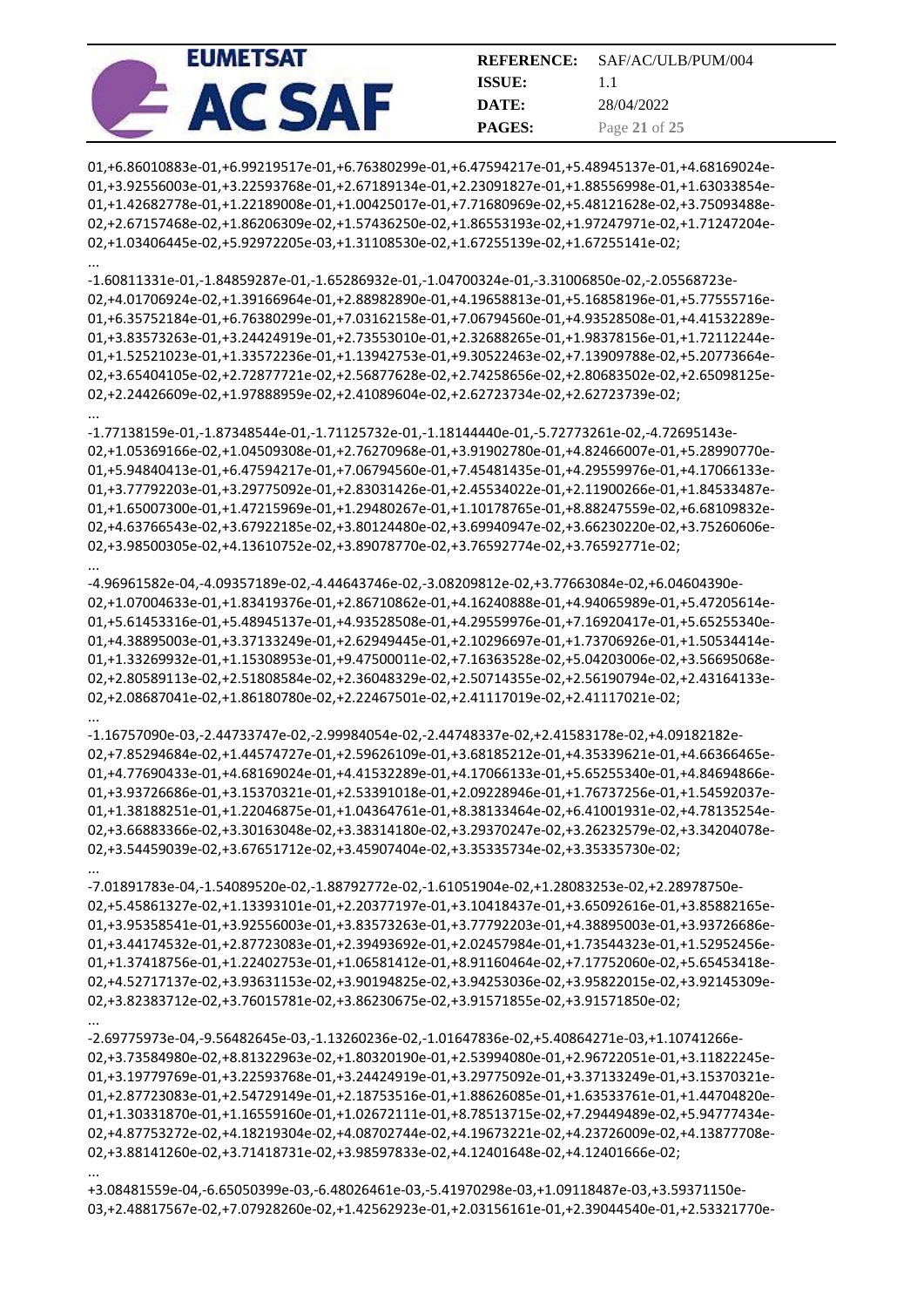| <b>EUMETSAT</b> | <b>REFERENCE:</b> | SAF/AC/ULB/PUM/004 |
|-----------------|-------------------|--------------------|
|                 | <b>ISSUE:</b>     |                    |
|                 | DATE:             | 28/04/2022         |
|                 | <b>PAGES:</b>     | Page 22 of 25      |

01,+2.60434282e-01,+2.67189134e-01,+2.73553010e-01,+2.83031426e-01,+2.62949445e-01,+2.53391018e-01,+2.39493692e-01,+2.18753516e-01,+1.97285896e-01,+1.73762463e-01,+1.53124754e-01,+1.36550792e-01,+1.23190786e-01,+1.10574620e-01,+9.81786487e-02,+8.54228481e-02,+7.26070388e-02,+6.10342826e-02,+5.19354295e-02,+4.46328201e-02,+4.29052351e-02,+4.48350222e-02,+4.55409301e-02,+4.38150953e-02,+3.93179990e-02,+3.63948325e-02,+4.11556496e-02,+4.35516996e-02,+4.35516985e-02;

...

...

...

...

...

...

...

+4.23792981e-04,-3.93400321e-03,-3.94093646e-03,-3.83315490e-03,-4.11732960e-04,+1.13719927e-03,+1.85272358e-02,+5.41350806e-02,+1.17141927e-01,+1.66345925e-01,+1.97281177e-01,+2.08736058e-01,+2.16175707e-01,+2.23091827e-01,+2.32688265e-01,+2.45534022e-01,+2.10296697e-01,+2.09228946e-01,+2.02457984e-01,+1.88626085e-01,+1.73762463e-01,+1.59935906e-01,+1.44189346e-01,+1.30354893e-01,+1.18455951e-01,+1.06994474e-01,+9.62134097e-02,+8.47531384e-02,+7.30647697e-02,+6.18708659e-02,+5.27745202e-02,+4.60811808e-02,+4.51196195e-02,+4.62515690e-02,+4.66673542e-02,+4.56540965e-02,+4.30053070e-02,+4.12918231e-02,+4.40869563e-02,+4.54959133e-02,+4.54959137e-02;

+6.02237257e-04,-2.60427609e-03,-2.62752927e-03,-2.74043511e-03,-8.38967052e-04,+1.63524755e-04,+1.55304149e-02,+4.43106403e-02,+9.83811476e-02,+1.41168824e-01,+1.68520273e-01,+1.76189217e-01,+1.82555369e-01,+1.88556998e-01,+1.98378156e-01,+2.11900266e-01,+1.73706926e-01,+1.76737256e-01,+1.73544323e-01,+1.63533761e-01,+1.53124754e-01,+1.44189346e-01,+1.35438255e-01,+1.25670632e-01,+1.16012719e-01,+1.06085024e-01,+9.62028174e-02,+8.56160826e-02,+7.47621350e-02,+6.42343905e-02,+5.56374580e-02,+4.95261038e-02,+4.89701371e-02,+4.96460592e-02,+4.98935908e-02,+4.92899812e-02,+4.77030971e-02,+4.66839435e-02,+4.83505862e-02,+4.91920438e-02,+4.91920435e-02;

+8.34627528e-04,-2.29854103e-03,-2.11181791e-03,-1.85998036e-03,-7.30156851e-04,-1.71910259e-04,+1.47695053e-02,+3.95161796e-02,+8.53875345e-02,+1.25150159e-01,+1.50080574e-01,+1.53935917e-01,+1.57675199e-01,+1.63033854e-01,+1.72112244e-01,+1.84533487e-01,+1.50534414e-01,+1.54592037e-01,+1.52952456e-01,+1.44704820e-01,+1.36550792e-01,+1.30354893e-01,+1.25670632e-01,+1.21417645e-01,+1.14946143e-01,+1.07064935e-01,+9.81628961e-02,+8.82561468e-02,+7.79213408e-02,+6.80937206e-02,+6.03419111e-02,+5.45941169e-02,+5.40006082e-02,+5.47104874e-02,+5.49723618e-02,+5.43375402e-02,+5.26702880e-02,+5.16033118e-02,+5.33531463e-02,+5.42340617e-02,+5.42340613e-02;

+8.49442127e-04,-1.53118172e-03,-1.88328418e-03,-1.94695742e-03,-3.07284702e-04,+3.98341170e-04,+1.40811965e-02,+3.45311525e-02,+7.61033710e-02,+1.10606501e-01,+1.32767417e-01,+1.34719373e-01,+1.37747309e-01,+1.42682778e-01,+1.52521023e-01,+1.65007300e-01,+1.33269932e-01,+1.38188251e-01,+1.37418756e-01,+1.30331870e-01,+1.23190786e-01,+1.18455951e-01,+1.16012719e-01,+1.14946143e-01,+1.13532934e-01,+1.08931937e-01,+1.01921369e-01,+9.31622221e-02,+8.29656037e-02,+7.30691376e-02,+6.44444998e-02,+5.91202711e-02,+5.90897598e-02,+5.92150078e-02,+5.92677475e-02,+5.91529680e-02,+5.88314155e-02,+5.86466854e-02,+5.89633615e-02,+5.91265743e-02,+5.91265741e-02;

+7.86094906e-04,-3.58734051e-04,-1.53378416e-03,-2.24047414e-03,+1.91789697e-04,+1.20603546e-03,+1.18641292e-02,+2.74425667e-02,+6.60077399e-02,+9.47349028e-02,+1.14594590e-01,+1.13874108e-01,+1.17507844e-01,+1.22189008e-01,+1.33572236e-01,+1.47215969e-01,+1.15308953e-01,+1.22046875e-01,+1.22402753e-01,+1.16559160e-01,+1.10574620e-01,+1.06994474e-01,+1.06085024e-01,+1.07064935e-01,+1.08931937e-01,+1.09145452e-01,+1.04960908e-01,+9.81718962e-02,+8.86072686e-02,+7.83870928e-02,+6.86613648e-02,+6.38647121e-02,+6.47245361e-02,+6.39293184e-02,+6.36504418e-02,+6.43555259e-02,+6.61597331e-02,+6.73642694e-02,+6.54215932e-02,+6.44521649e-02,+6.44521645e-02;

+7.20648514e-04,+1.00020845e-03,-7.88107894e-04,-2.25400184e-03,+1.76919515e-04,+1.28987777e-03,+8.52031984e-03,+2.01574306e-02,+5.55302457e-02,+7.79244241e-02,+9.41328741e-02,+9.13308781e-02,+9.55332760e-02,+1.00425017e-01,+1.13942753e-01,+1.29480267e-01,+9.47500011e-02,+1.04364761e-01,+1.06581412e-01,+1.02672111e-01,+9.81786487e-02,+9.62134097e-02,+9.62028174e-02,+9.81628961e-02,+1.01921369e-01,+1.04960908e-01,+1.06060540e-01,+1.02055720e-01,+9.40447491e-02,+8.35729581e-02,+7.29805129e-02,+6.84215735e-02,+7.00889985e-02,+6.84662203e-02,+6.78896902e-02,+6.93322820e-02,+7.30443609e-02,+7.54983485e-02,+7.15249943e-02,+6.95384872e-02,+6.95384888e-02;

+8.11073298e-04,+1.96278661e-03,+5.53236097e-04,-1.13075252e-03,-1.00266639e-03,-7.15048887e-04,+4.28098304e-03,+1.48202982e-02,+4.50069480e-02,+6.03772987e-02,+7.10723468e-02,+6.68126467e-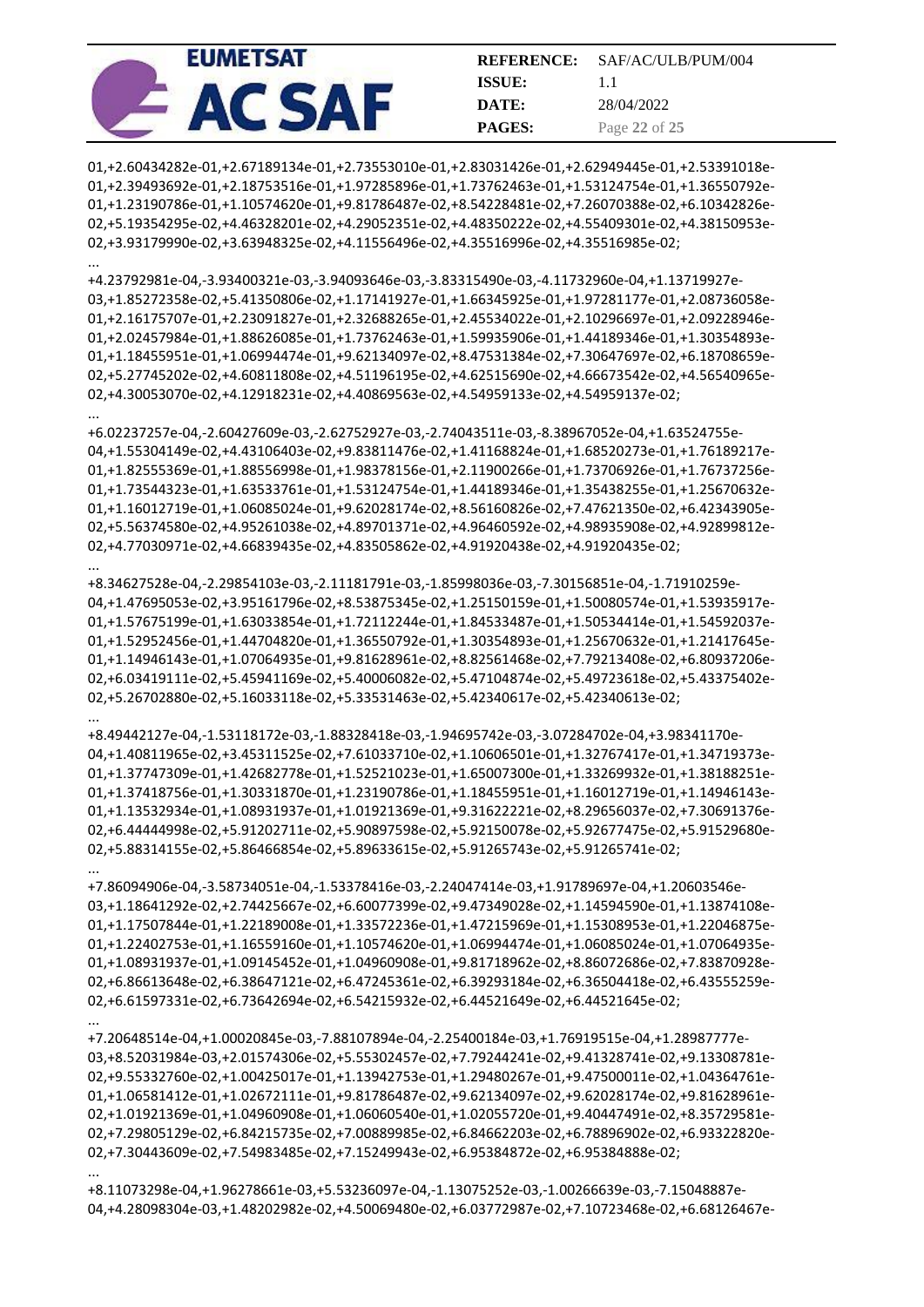| <b>EUMETSAT</b> | <b>REFERENCE:</b> | SAF/AC/ULB/PUM/004 |
|-----------------|-------------------|--------------------|
|                 | <b>ISSUE:</b>     | 1.1                |
|                 | DATE:             | 28/04/2022         |
|                 | <b>PAGES:</b>     | Page 23 of 25      |

02,+7.00485006e-02,+7.71680969e-02,+9.30522463e-02,+1.10178765e-01,+7.16363528e-02,+8.38133464e-02,+8.91160464e-02,+8.78513715e-02,+8.54228481e-02,+8.47531384e-02,+8.56160826e-02,+8.82561468e-02,+9.31622221e-02,+9.81718962e-02,+1.02055720e-01,+1.03306929e-01,+9.81092534e-02,+8.82945923e-02,+7.80323542e-02,+7.29590459e-02,+7.44093847e-02,+7.30250638e-02,+7.25365204e-02,+7.37653147e-02,+7.69293145e-02,+7.90216888e-02,+7.56348536e-02,+7.39397847e-02,+7.39397837e-02;

...

...

...

...

...

...

...

+9.13567404e-04,+2.53895644e-03,+1.70510194e-03,-1.61313361e-06,-2.05707139e-03,-2.50287100e-03,+2.18291458e-03,+1.07099998e-02,+3.69275687e-02,+4.59101332e-02,+5.00455316e-02,+4.43911332e-02,+4.67230645e-02,+5.48121628e-02,+7.13909788e-02,+8.88247559e-02,+5.04203006e-02,+6.41001931e-02,+7.17752060e-02,+7.29449489e-02,+7.26070388e-02,+7.30647697e-02,+7.47621350e-02,+7.79213408e-02,+8.29656037e-02,+8.86072686e-02,+9.40447491e-02,+9.81092534e-02,+9.90670999e-02,+9.20967028e-02,+8.25969674e-02,+7.73505345e-02,+7.85178918e-02,+7.74464567e-02,+7.70723005e-02,+7.80221309e-02,+8.04638454e-02,+8.20837016e-02,+7.94660753e-02,+7.81532025e-02,+7.81532027e-02;

+1.26497646e-03,+1.77091771e-03,+2.60062681e-03,+2.01569193e-03,-3.08746570e-03,-4.71933515e-03,+1.10452450e-03,+1.17529990e-02,+2.85816823e-02,+3.53220069e-02,+3.26492426e-02,+2.69098844e-02,+2.76216574e-02,+3.75093488e-02,+5.20773664e-02,+6.68109832e-02,+3.56695068e-02,+4.78135254e-02,+5.65453418e-02,+5.94777434e-02,+6.10342826e-02,+6.18708659e-02,+6.42343905e-02,+6.80937206e-02,+7.30691376e-02,+7.83870928e-02,+8.35729581e-02,+8.82945923e-02,+9.20967028e-02,+9.39720736e-02,+8.87708132e-02,+8.36090400e-02,+8.36069894e-02,+8.37834937e-02,+8.38652399e-02,+8.36982293e-02,+8.32557720e-02,+8.29900483e-02,+8.34414213e-02,+8.36627689e-02,+8.36627689e-02;

+1.83075080e-03,-1.24320683e-04,+3.13640587e-03,+4.71866193e-03,-3.79308805e-03,-7.10064974e-03,+1.07300203e-03,+1.72371995e-02,+2.13546180e-02,+2.77397368e-02,+2.16357564e-02,+1.76718404e-02,+1.41038725e-02,+2.67157468e-02,+3.65404105e-02,+4.63766543e-02,+2.80589113e-02,+3.66883366e-02,+4.52717137e-02,+4.87753272e-02,+5.19354295e-02,+5.27745202e-02,+5.56374580e-02,+6.03419111e-02,+6.44444998e-02,+6.86613648e-02,+7.29805129e-02,+7.80323542e-02,+8.25969674e-02,+8.87708132e-02,+9.57650908e-02,+9.21466826e-02,+9.00342870e-02,+9.24614596e-02,+9.33589256e-02,+9.11843475e-02,+8.55448379e-02,+8.18891788e-02,+8.78656774e-02,+9.08487366e-02,+9.08487364e-02;

+1.67378643e-03,+3.08541727e-04,+2.18046113e-03,+3.41181179e-03,-9.89927384e-04,-2.93135491e-03,+2.06550586e-03,+1.00185202e-02,+1.29198789e-02,+1.88024908e-02,+1.63126522e-02,+1.29584259e-02,+1.00229090e-02,+1.86206309e-02,+2.72877721e-02,+3.67922185e-02,+2.51808584e-02,+3.30163048e-02,+3.93631153e-02,+4.18219304e-02,+4.46328201e-02,+4.60811808e-02,+4.95261038e-02,+5.45941169e-02,+5.91202711e-02,+6.38647121e-02,+6.84215735e-02,+7.29590459e-02,+7.73505345e-02,+8.36090400e-02,+9.21466826e-02,+9.62258579e-02,+9.54928154e-02,+9.63318597e-02,+9.66501100e-02,+9.58929402e-02,+9.39302270e-02,+9.26785903e-02,+9.47460429e-02,+9.57715703e-02,+9.57715716e-02;

+1.25504177e-03,+1.88503399e-03,+1.45911542e-03,+1.09906807e-03,+1.19268090e-03,+1.26897493e-03,+2.73576479e-03,+2.65212407e-03,+9.80995070e-03,+1.50810511e-02,+1.68441815e-02,+1.17257126e-02,+1.14704160e-02,+1.57436250e-02,+2.56877628e-02,+3.80124480e-02,+2.36048329e-02,+3.38314180e-02,+3.90194825e-02,+4.08702744e-02,+4.29052351e-02,+4.51196195e-02,+4.89701371e-02,+5.40006082e-02,+5.90897598e-02,+6.47245361e-02,+7.00889985e-02,+7.44093847e-02,+7.85178918e-02,+8.36069894e-02,+9.00342870e-02,+9.54928154e-02,+9.76536006e-02,+9.57101452e-02,+9.50308341e-02,+9.67335899e-02,+1.01143236e-01,+1.04053348e-01,+9.93490481e-02,+9.69811477e-02,+9.69806938e-02;

+1.69721187e-03,+2.80681655e-04,+2.25185988e-03,+3.55005501e-03,-1.09460161e-03,-3.14757632e-03,+1.98523184e-03,+1.01364905e-02,+1.28326767e-02,+1.88070522e-02,+1.63079204e-02,+1.29600827e-02,+9.82501314e-03,+1.86553193e-02,+2.74258656e-02,+3.69940947e-02,+2.50714355e-02,+3.29370247e-02,+3.94253036e-02,+4.19673221e-02,+4.48350222e-02,+4.62515690e-02,+4.96460592e-02,+5.47104874e-02,+5.92150078e-02,+6.39293184e-02,+6.84662203e-02,+7.30250638e-02,+7.74464567e-02,+8.37834937e-02,+9.24614596e-02,+9.63318597e-02,+9.57101452e-02,+9.67109198e-02,+9.70480710e-02,+9.61732019e-02,+9.39213340e-02,+9.24813289e-02,+9.48531806e-02,+9.60362815e-02,+9.60371179e-02;

+1.85810659e-03,-3.04094471e-04,+2.53894667e-03,+4.43966673e-03,-1.92535757e-03,-4.75059779e-03,+1.70902372e-03,+1.28736408e-02,+1.39276611e-02,+2.01678993e-02,+1.61005951e-02,+1.34017696e-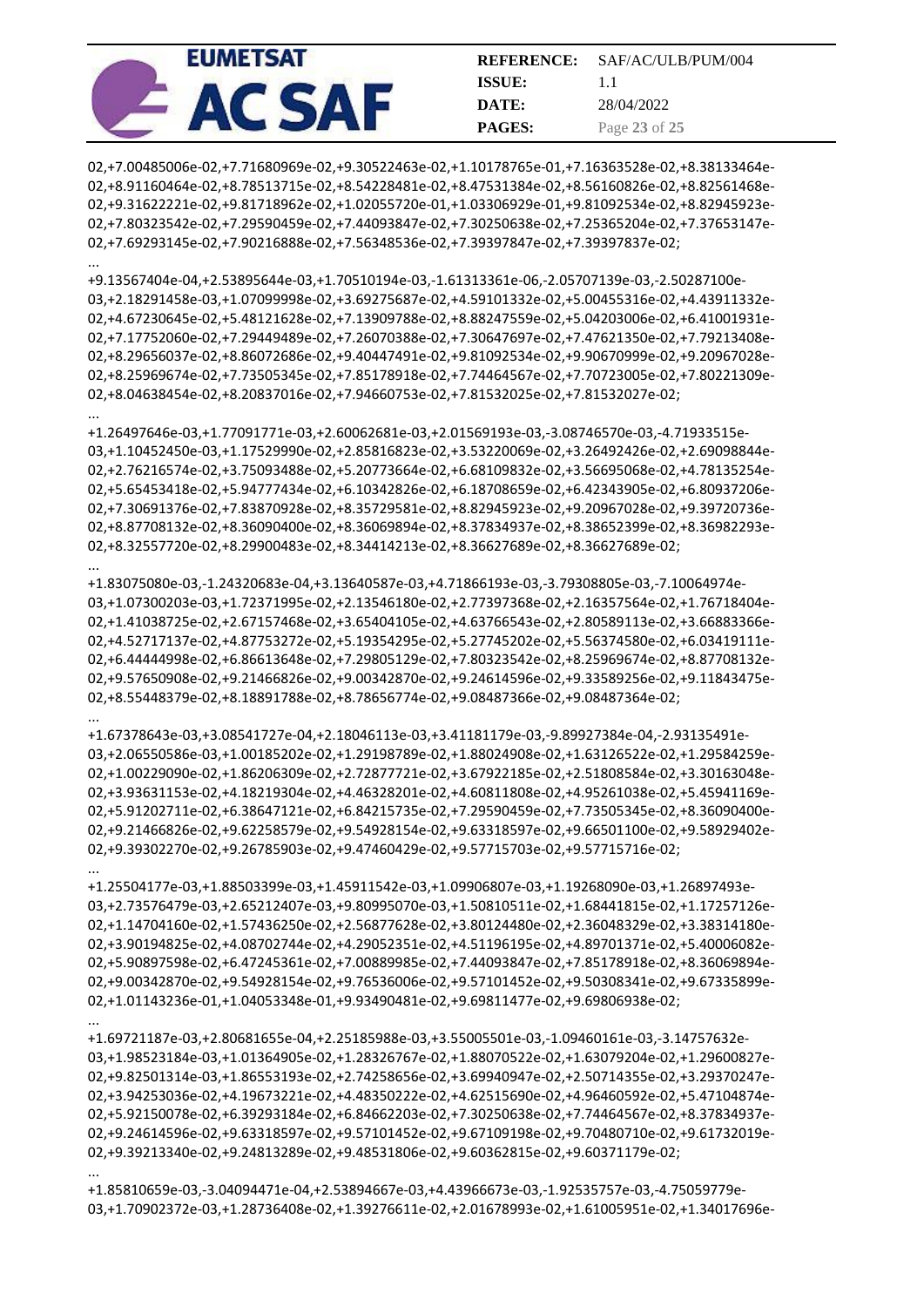| <b>EUMETSAT</b> | <b>REFERENCE:</b> | SAF/AC/ULB/PUM/004 |
|-----------------|-------------------|--------------------|
|                 | <b>ISSUE:</b>     |                    |
|                 | DATE:             | 28/04/2022         |
|                 | <b>PAGES:</b>     | Page 24 of 25      |

02,+9.23805668e-03,+1.97247971e-02,+2.80683502e-02,+3.66230220e-02,+2.56190794e-02,+3.26232579e-02,+3.95822015e-02,+4.23726009e-02,+4.55409301e-02,+4.66673542e-02,+4.98935908e-02,+5.49723618e-02,+5.92677475e-02,+6.36504418e-02,+6.78896902e-02,+7.25365204e-02,+7.70723005e-02,+8.38652399e-02,+9.33589256e-02,+9.66501100e-02,+9.50308341e-02,+9.70480710e-02,+9.78231461e-02,+9.59818711e-02,+9.13119834e-02,+8.82952332e-02,+9.32326612e-02,+9.57068851e-02,+9.57074749e-02;

...

...

...

...

+1.46306696e-03,+1.12718776e-03,+1.83064649e-03,+2.25113308e-03,+1.14635146e-04,-8.10749117e-04,+2.38252303e-03,+6.20817664e-03,+1.12629925e-02,+1.68300108e-02,+1.65892307e-02,+1.23135746e-02,+1.07025989e-02,+1.71247204e-02,+2.65098125e-02,+3.75260606e-02,+2.43164133e-02,+3.34204078e-02,+3.92145309e-02,+4.13877708e-02,+4.38150953e-02,+4.56540965e-02,+4.92899812e-02,+5.43375402e-02,+5.91529680e-02,+6.43555259e-02,+6.93322820e-02,+7.37653147e-02,+7.80221309e-02,+8.36982293e-02,+9.11843475e-02,+9.58929402e-02,+9.67335899e-02,+9.61732019e-02,+9.59818711e-02,+9.65166363e-02,+9.77446331e-02,+9.86040117e-02,+9.72359089e-02,+9.65402635e-02,+9.65406445e-02;

+4.40862903e-04,+4.83991275e-03,-1.61335150e-06,-3.41310096e-03,+5.40914768e-03,+9.40571683e-03,+4.11883642e-03,-1.11807545e-02,+4.21281158e-03,+8.18895358e-03,+1.78122083e-02,+9.43614145e-03,+1.44642454e-02,+1.03406445e-02,+2.24426609e-02,+3.98500305e-02,+2.08687041e-02,+3.54459039e-02,+3.82383712e-02,+3.88141260e-02,+3.93179990e-02,+4.30053070e-02,+4.77030971e-02,+5.26702880e-02,+5.88314155e-02,+6.61597331e-02,+7.30443609e-02,+7.69293145e-02,+8.04638454e-02,+8.32557720e-02,+8.55448379e-02,+9.39302270e-02,+1.01143236e-01,+9.39213340e-02,+9.13119834e-02,+9.77446331e-02,+1.14479836e-01,+1.25338117e-01,+1.07597806e-01,+9.87027205e-02,+9.87033910e-02;

-2.23276153e-04,+7.25947370e-03,-1.19948790e-03,-7.10171807e-03,+8.87923784e-03,+1.60867689e-02,+5.22885225e-03,-2.26024417e-02,-4.92897713e-04,+2.47682085e-03,+1.86454768e-02,+7.59929203e-03,+1.69398902e-02,+5.92972205e-03,+1.97888959e-02,+4.13610752e-02,+1.86180780e-02,+3.67651712e-02,+3.76015781e-02,+3.71418731e-02,+3.63948325e-02,+4.12918231e-02,+4.66839435e-02,+5.16033118e-02,+5.86466854e-02,+6.73642694e-02,+7.54983485e-02,+7.90216888e-02,+8.20837016e-02,+8.29900483e-02,+8.18891788e-02,+9.26785903e-02,+1.04053348e-01,+9.24813289e-02,+8.82952332e-02,+9.86040117e-02,+1.25338117e-01,+1.42879858e-01,+1.14393404e-01,+1.00145507e-01,+1.00145767e-01;

+8.61791022e-04,+3.31923139e-03,+7.52956925e-04,-1.08241762e-03,+3.24325541e-03,+5.21857469e-03,+3.38418591e-03,-4.11238732e-03,+6.99231743e-03,+1.16692493e-02,+1.72950926e-02,+1.05875737e-02,+1.28979298e-02,+1.31108530e-02,+2.41089604e-02,+3.89078770e-02,+2.22467501e-02,+3.45907404e-02,+3.86230675e-02,+3.98597833e-02,+4.11556496e-02,+4.40869563e-02,+4.83505862e-02,+5.33531463e-02,+5.89633615e-02,+6.54215932e-02,+7.15249943e-02,+7.56348536e-02,+7.94660753e-02,+8.34414213e-02,+8.78656774e-02,+9.47460429e-02,+9.93490481e-02,+9.48531806e-02,+9.32326612e-02,+9.72359089e-02,+1.07597806e-01,+1.14393404e-01,+1.03408315e-01,+9.78285454e-02,+9.78276883e-02;

... +1.40415266e-03,+1.34197119e-03,+1.72396881e-03,+1.92434553e-03,+4.23916971e-04,-2.16869670e-04,+2.49335660e-03,+5.17972885e-03,+1.08355055e-02,+1.63345329e-02,+1.66796994e-02,+1.21532426e-02,+1.09158561e-02,+1.67255139e-02,+2.62723734e-02,+3.76592774e-02,+2.41117019e-02,+3.35335734e-02,+3.91571855e-02,+4.12401648e-02,+4.35516996e-02,+4.54959133e-02,+4.91920438e-02,+5.42340617e-02,+5.91265743e-02,+6.44521649e-02,+6.95384872e-02,+7.39397847e-02,+7.81532025e-02,+8.36627689e-02,+9.08487366e-02,+9.57715703e-02,+9.69811477e-02,+9.60362815e-02,+9.57068851e-02,+9.65402635e-02,+9.87027205e-02,+1.00145507e-01,+9.78285454e-02,+9.66725628e-02,+9.66590973e-02; ...

+1.40415266e-03,+1.34197118e-03,+1.72396881e-03,+1.92434556e-03,+4.23916885e-04,-2.16869777e-04,+2.49335682e-03,+5.17972906e-03,+1.08355052e-02,+1.63345325e-02,+1.66797003e-02,+1.21532424e-02,+1.09158554e-02,+1.67255141e-02,+2.62723739e-02,+3.76592771e-02,+2.41117021e-02,+3.35335730e-02,+3.91571850e-02,+4.12401666e-02,+4.35516985e-02,+4.54959137e-02,+4.91920435e-02,+5.42340613e-02,+5.91265741e-02,+6.44521645e-02,+6.95384888e-02,+7.39397837e-02,+7.81532027e-02,+8.36627689e-02,+9.08487364e-02,+9.57715716e-02,+9.69806938e-02,+9.60371179e-02,+9.57074749e-02,+9.65406445e-02,+9.87033910e-02,+1.00145767e-01,+9.78276883e-02,+9.66590973e-02,+9.66678678e-02];